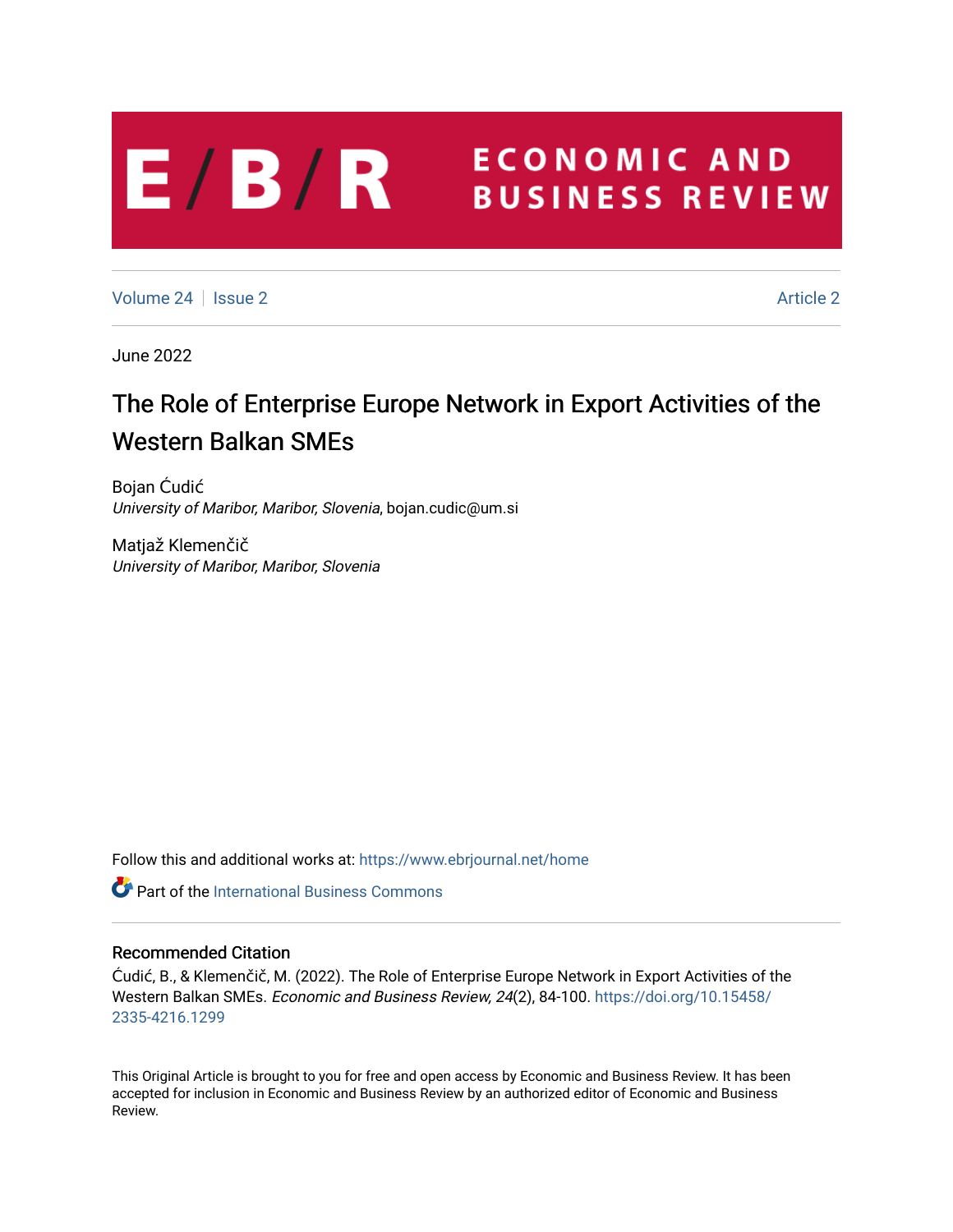# The Role of Enterprise Europe Network in Export Activities of the Western Balkan SMEs

Bojan Ćudić\*, Matjaž Klemenčič

University of Maribor, Maribor, Slovenia

#### Abstract

The Western Balkan region (WB) small and medium enterprises (SMEs) lag behind the EU-28 counterparts in their export activities. The positive influence of the Enterprise Europe Network (EEN) on local business support organisations and the local businesses is identified as a contributing factor to that improvement. To investigate the EEN's role in the export of the WB SMEs in the period 2014–2017, the authors used available statistical data on export from the WB countries. The survey was conducted in three phases, with the samples of 1,463, 222, and 12 companies. Analysed results of the EEN activities in the WB show that EEN had a positive influence on the firms' performance and their international activities; 67% of supported firms increased their turnover, 62% increased their market share, and the EEN services had a positive impact on the jobs in 52% of the examined firms. The survey results about the expected and actual impact of the EEN services proved a positive impact of the Network on the five indicators: market improvement, cost savings, job creation or maintenance, quality improvement, and innovation. The paper contains important practical implications for the policymakers and the SME managers alike, and the implications mentioned above are generalisable.

Keywords: Internationalisation, SMEs, Enterprise Europe Network, Western Balkan countries

JEL classification: F13

# Introduction

I nternationalisation is defined as increasing en-<br>terprises' involvement in international markets [\(Johanson](#page-15-0) & [Vahlne, 1977;](#page-15-0) [Ribau et al., 2016](#page-15-1); [Sus](#page-15-2)[man, 2007](#page-15-2)). In this paper, the authors investigate the internationalisation of small and medium enterprises (SMEs) in the Western Balkan region (WB). It is now well known that SMEs play a vital role in the transition to a market economy, which is also within the WB region ([Gashi et al., 2014\)](#page-15-3). The data are available for the five WB countries: Albania, Bosnia and Herzegovina (BiH), North Macedonia, Montenegro, and Serbia. The region faces administrative, political, cultural, tax, legal, and many other obstacles, which have to be overcome in increasing SMEs' export activities [\(OECD, 2019\)](#page-15-4).

Combining both institutional and internationalisation process theories, [Dominguez \(2013\)](#page-15-5) highlights the primary influence of business support organisations on the decision to enter and commit resources in turbulent markets. On the one hand, results show that SMEs' type of support appeared to differ according to their attitude towards risks. Indeed, risk-averse firms tended to enter late into emerging markets, and therefore most of these firms asked for informational and logistical support to perform locally. On the opposite, risk-seeking firms tended to be strongly established locally and mainly needed financial support to raise their foreign expansion rhythm and scope ([Dominguez, 2013](#page-15-5)). In both cases, where institutional support to SMEs in the process of internationalisation was provided, success rates were higher than in cases where firms did not have institutional support ([EASME, 2019](#page-15-6)).

An important topic for SMEs is how to connect them with international supplier-buyer networks. [Egger et al. \(2019\)](#page-15-7) found that an international

Received 16 July 2020; accepted 1 March 2021. Available online 1 June 2022.

\* Corresponding author.

E-mail addresses: [bojan.cudic@um.si](mailto:bojan.cudic@um.si) (B. Ćudić), [matjaz.klemencic@um.si](mailto:matjaz.klemencic@um.si) (M. Klemenčič).

https://doi.org/10.15458/2335-4216.1299

<sup>2335-4216/</sup>© 2022 School of Economics and Business University of Ljubljana. This is an open access article under the CC-BY-NC-ND license [\(http://creativecommons.](http://creativecommons.org/licenses/by-nc-nd/4.0/) [org/licenses/by-nc-nd/4.0/](http://creativecommons.org/licenses/by-nc-nd/4.0/)).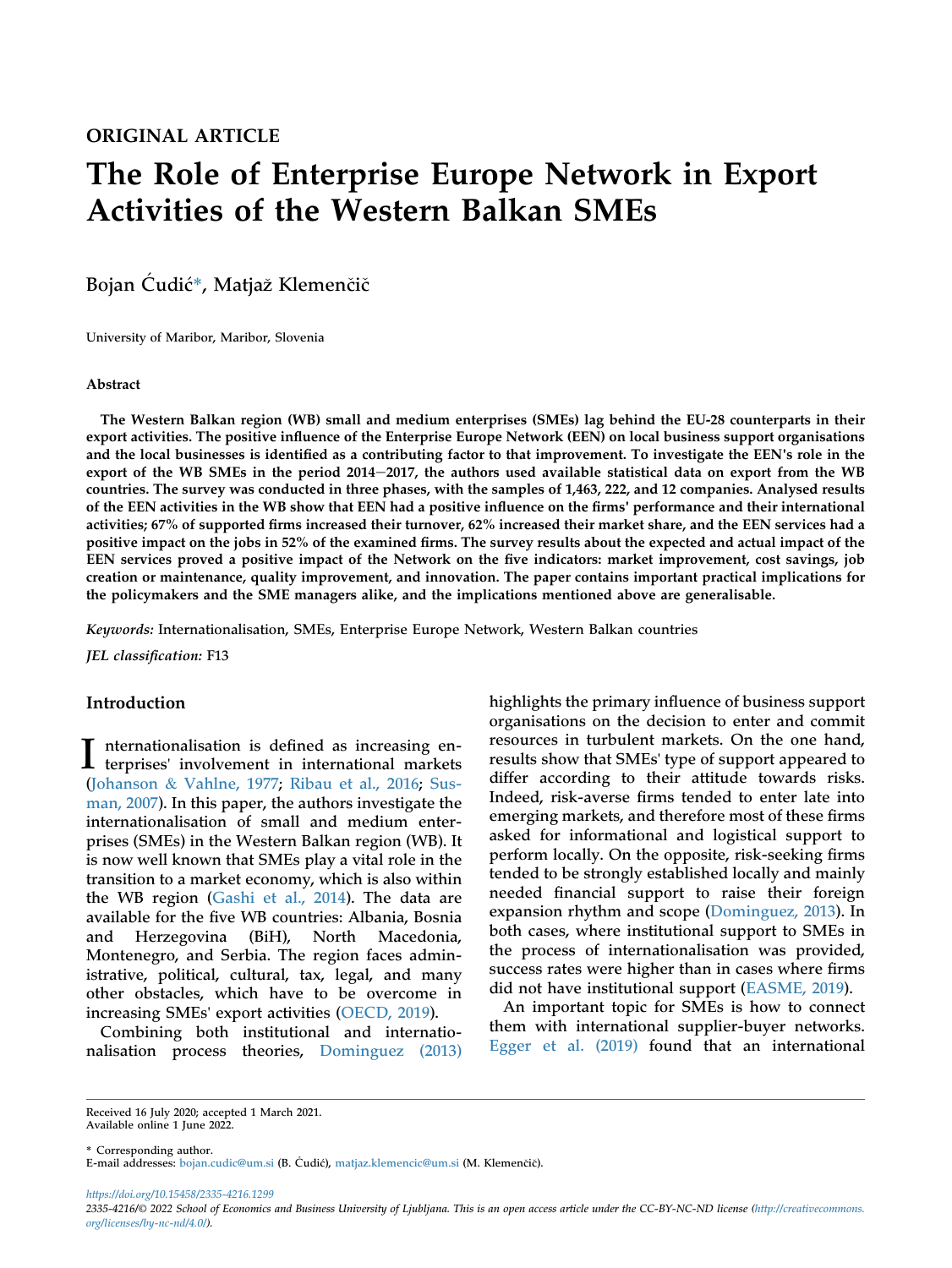supplier-buyer relationship's stability is strongly associated with a priori knowledge about the supplier's origin as measured by the migrant network with the same country of origin present in the buyer's immediate environment. Not only do firms engage in more stable input trading relationships and intensify relationships in terms of input trading volume, but they reduce the total number of suppliers in a given country in response to an increase of communication from there. Firms diversify their foreign supplier network to be less susceptible to potential bad shocks. Once informational barriers are lifted, firms contract fewer suppliers but purchase a larger volume from each of them. Especially, micro and small firms are sensitive to supplier shocks, which in many cases lead to their closure. This was proved in the WB during the pandemic of COVID-19 in the spring of 2020. The findings demonstrate that unexpected events in the global environment might trigger unpredictable and rapid changes provoking a negative response of com $panies - shrinking costs, reduction of resources for$ internationalisation, termination of operations that will affect future performance, and international activities of SMEs ([Ivanova](#page-15-8) & [Kolarov, 2020](#page-15-8)).

In the paper, the authors compare the WB SMEs' export activities with the export activities of the EU-28 counterparts. There is a gap in export activities between the observed groups, and this gap motivated the authors to identify a model that can decrease it. The authors focused the research on international support organisations' work that provide support to SMEs with international ambitions in the WB. The great potential of the Enterprise Europe Network (EEN) for increasing export activities of SMEs is identified, which offers various tools for the internationalisation of SMEs [\(EASME, 2019;](#page-15-6) [OECD, 2019](#page-15-4); C[udi](#page-14-0)ć et al., 2017).

The EEN mechanism is the world's largest support network for SMEs with an ultimate aim to help businesses grow internationally. The program was launched by the European Commission (EC) and includes about 600 organisations from more than 60 countries worldwide. Member organisations include technology poles, innovation support organisations, universities and research institutes, development agencies, chambers of commerce and industry, and digital innovations hubs. Mixed profiles of experts engaged in the program within individual consortia offer three broad ranges of services to ambitious businesses: international partnership, advice for international growth, and business innovation support. Nowadays, EEN addresses the needs of 25 million SMEs worldwide ([EASME, 2019](#page-15-6)). But, there is a need to investigate the actual role of the EEN in

the export activities of the WB SMEs. So, the main research question is: What is the real role of the EEN in the WB SMEs' export activities?

This paper provides the academic contribution to the field of international business by investigating the EEN model for internationalisation in the case of the WB SMEs. However, the biggest value of this paper comes from its potential for practical use. Policymakers and SME managers can use the presented conclusions and recommendations, since although the article focuses on the WB countries, its findings are applicable worldwide.

This paper is structured as follows. Section [1](#page-2-0) gives an overview of the theoretical background of the study. The second section specifies the research methodology and data collection. Section [3](#page-5-0) explains the research's empirical context. Section [4](#page-6-0) describes the EEN services. Section [5](#page-8-0) presents the results of the survey conducted. Finally, the sixth section provides conclusions.

### <span id="page-2-0"></span>1 Literature review

A literature review was carried out by the exploration of international scientific journals in the IDEAS database. RePEc (Research Papers in Economics) indexes over 3,300,000 studies dedicated to IDEAS database. Net EC (Research Papers in Eco-<br>nomics) indexes over 3,300,000 studies dedicated to<br>economics. The term 'internationalisation' is most commonly used in the literature when the role of the EEN in support of SMEs to reach foreign markets [\(EASME, 2019;](#page-15-6) [EC, 2019\)](#page-15-9) is discussed. Thus, the authors looked at frequent publications devoted to Rets (*EASNIE, 2019*; *EC*, *2019*) is discussed. Thus, the<br>authors looked at frequent publications devoted to<br>'internationalisation' and focused on 'small and 'internationalisation' and focused on 'small and<br>medium' enterprises. Articles containing recommendations or implications for internationalisation, determinants of internationalisation of SMEs, and the barriers to internationalisation were included in the selection. The review's clarity is provided by grouping the articles into two categories: theoretical and empirical.

#### 1.1 The review of theoretical literature

There are many theories about the internationalisation of businesses. The authors identified three as the dominant: the Uppsala model, the Born-Global model, and the Global Value Chain (GVC) model. The Uppsala model has described a firm's internationalisation as a process of experiential learning and incremental commitments, which leads to evolutionary development in a foreign market [\(Ramadan, 2015;](#page-15-10) [Vahlne, 2020](#page-15-11)). The Born-Global model is defined for the firms that 'as business organisations, from inception, seek to derive significant competitive advantage from the use of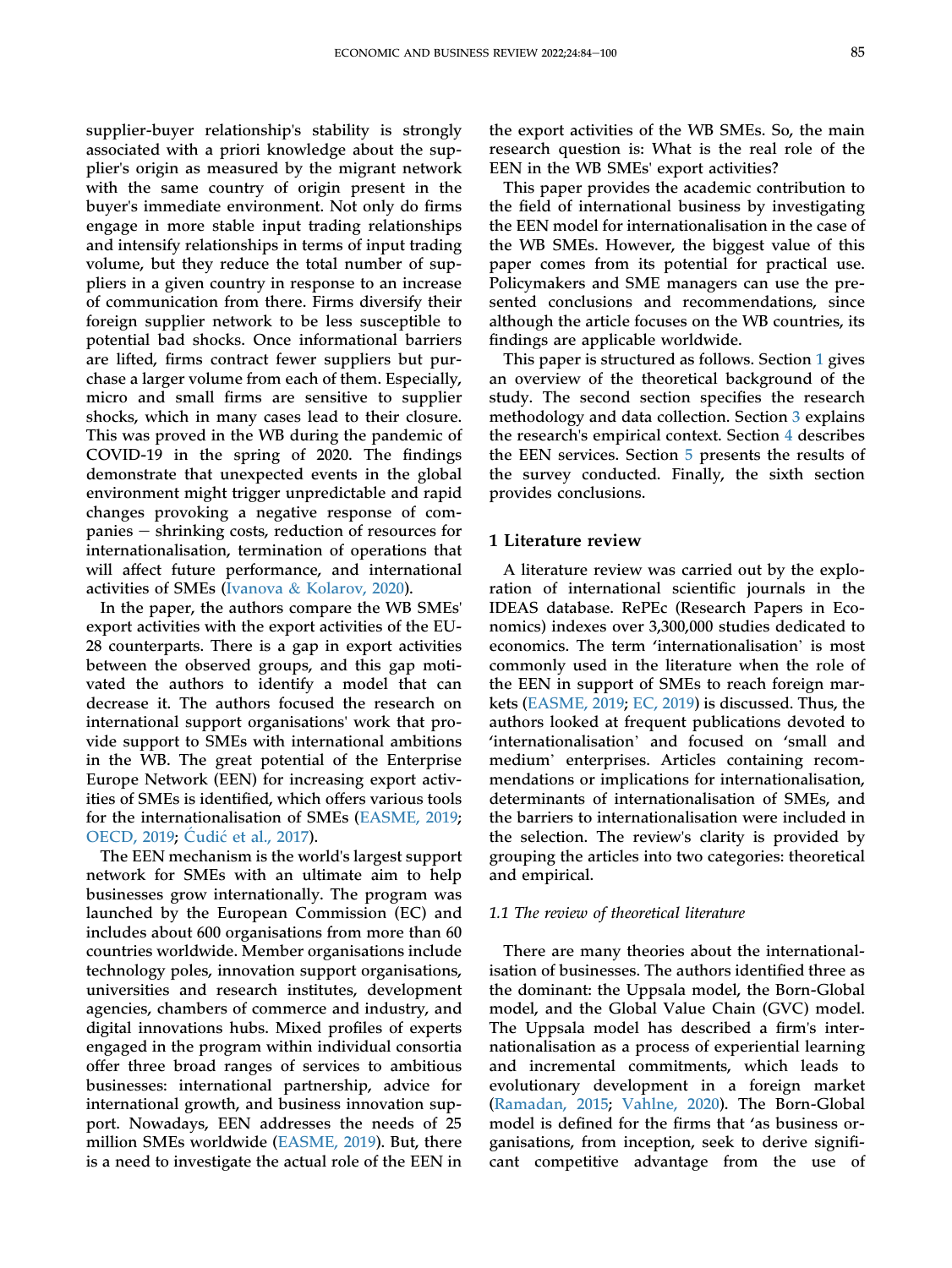resources and the sale of outputs in multiple countries' ([Oviatt](#page-15-12) & [McDougall, 2005](#page-15-12), p. 549). Nowadays, GVC model is becoming a major topic in developed economies. International production, trade, and investments are increasingly organised within GVCs where the different production processes are located across different countries. The concept of GVC helps in setting a framework to understand how international supply chains link economic activities at the global, regional, national, and local levels within particular industries ([Agrawal](#page-14-1) & [Smith, 2015;](#page-14-1) Gereffi[, 2014;](#page-15-13) Gereffi[, 2018;](#page-15-14) [WB, 2020](#page-15-15)). Modern internationalisation efforts have been based on the interrelation between three distinguished factors: (1) firms of all sizes striving for further growth expanding their markets results in increased geographical reach beyond the home market, (2) firms' efforts to overcome the liabilities of 'foreignness' and 'outsidership' in crossing borders and (3) the firms' age, timing and rate of growth and internationalisation [\(Etemad, 2013\)](#page-15-16). Furthermore, internationalisation has slowly gravitated towards firms of a younger generation  $-$  firms founded in the last ten years. Effective detection of opportunities is key to attaining competitive advantage and pursuing successful SMEs internationalisation routes, which seeks institutional support ([Lumpkin](#page-15-17) & [Lichten](#page-15-17)[stein, 2005;](#page-15-17) [Mathews](#page-15-18) & [Zander, 2007;](#page-15-18) [Minniti](#page-15-19) & [Bygrave, 2001](#page-15-19); [Oviatt](#page-15-12) & [McDougall, 2005](#page-15-12)).

In their research, [Helpman et al. \(2004\)](#page-15-20) developed a model of international trade and investment in which firms can choose to serve their domestic market, export, or engage in foreign direct investments (FDI) to serve foreign markets. They concluded that the most productive firms choose to invest in foreign markets, while the less productive firms decide to export. Having in mind the low level of productivity among the WB SMEs in comparison to the EU counterparts, they have many additional challenges in their export activities (e.g. the low level of functional literacy, the low level of digitisation, undeveloped business support infrastructure, the low level of subsidies, small allocations for RandD, innovation and IPR [\(OECD, 2019;](#page-15-4) C[udi](#page-14-0)ć [et al., 2017\)](#page-14-0).

As stated by [Mainela et al. \(2018\)](#page-15-21), attention should be paid to the different manifestations of international opportunities by analysing them as both collectively shared beliefs and over time. By bringing the cultural-historical context into the picture, the systemic view allows us to uncover the collectiveness and temporality of international entrepreneurship. When we discuss the WB, we should be aware of the impact of the war conflicts from the past on the countries' current economic

cooperation. By overcoming cultural-historical differences among the WB countries in doing business, inhabitants of the region would have meaningful benefits in increasing their living standard.

In their study, the [Chu et al. \(2018\)](#page-14-2) developed an open-economy RandD-based growth model with two intermediate production sectors that use domestic and foreign inputs, respectively. They find that strengthening intellectual property rights (IPR) has a positive effect on innovation in the sector that uses domestic inputs but both positive and negative effects on innovation in the sector that uses foreign inputs. Among the WB firms, innovation is recognised as the necessary vehicle for their development, as well as a tool for a better presence on the international market. Also, IPR based businesses have a good chance to get involved in international commercial and research projects. Currently, the WB SMEs do not use the benefits of the IPR for their development. The main reason for this is a lack of awareness about IPR advantages for developing their businesses. But also, the local SMEs need more substantial institutional support for the commercialisation of their knowledge. [Rahko \(2016\)](#page-15-22) indicates that firms with a greater number of previous innovations are more likely to begin international RandD activities. Moreover, starting RandD internationalisation further increases the innovative output of firms.

#### 1.2 The review of the empirical literature

In their work, [Kumar et al. \(2019\)](#page-15-23) emphasised that 'Internationalisation is recognised as a key strategic action for firms from emerging markets'. Their findings encompassing emerging market firms (over 17 years from 2000 to 2017) suggest that 'younger' and unaffiliated firms are more likely to pursue aggressive internationalisation by conducting their first cross-border acquisition quicker. Also, in the WB, 'younger' generations of SMEs are more interested in international markets [\(OECD, 2019\)](#page-15-4). The data on the WB export activities in the last 25 years prove this ([Savi](#page-15-24)ćević & [Kosti](#page-15-24)ć[, 2020\)](#page-15-24). They are struggling to make contacts with global partners. The best results are achieved in the ICT sector, and this sector is growing faster than any other industry in the WB [\(Kleibrink et al., 2018\)](#page-15-25).

Based on a sample of 7515 European SMEs, Wą[sowska \(2016\)](#page-15-26) concluded that the relative importance of different types of export barriers (i.e. internal versus external) changes along the internationalisation process. At the very early stages of this process, internal barriers (e.g. lack of knowledge, financial shortages, and lack of qualified staff)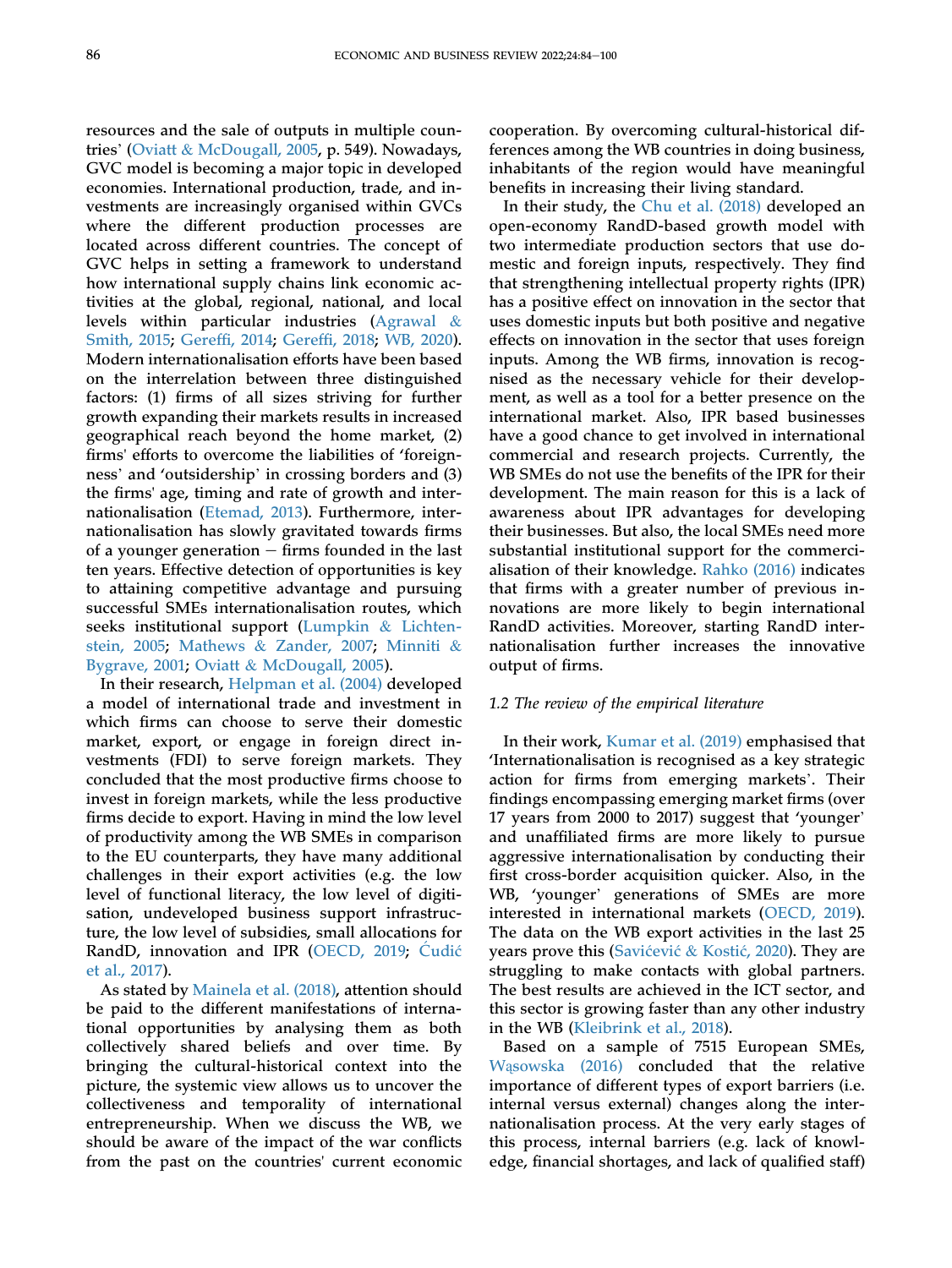play a major role, as they constitute a mental barrier preventing managers from considering international expansion. In the subsequent stage, external borders become more critical. The transition from 'future exporters' (i.e. SMEs considering expansion in the future) to 'pre-exporters' (i.e. SMEs undertaking efforts to enter foreign markets) depends mostly on overcoming perceived external barriers (i.e. finding a foreign partner). Although there are many differences between the WB countries in terms of export barriers, finding an appropriate partner on the international market is one of the key issues ([Stipeti](#page-15-27)ć, 2005).

To question the impact of the globalisation of the retail sector on the export activity of origin country agri-food firms, [Cheptea et al. \(2019\)](#page-14-3) used an original firm-level database of French agri-food exports that identified the domestic suppliers of French retailers through certification with the private International Featured Standard (IFS). The results show that IFS certified French firms are more likely to export and export larger volumes than noncertified firms to markets where French retailers have established outlets. They also showed that when French retailers stop their market activities, certified firms reduce their exports to this market in the following years. The difference in the behaviour of certified and noncertified exporting firms on markets where French retailers operate confirms the network effect that benefits retailers' suppliers, which is lost when French retailers exit from the destination country. The WB agri-food firms might benefit from this networking model, which connects retailers and suppliers through a certification model. Small businesses are not well organised in the WB SMEs compared to the SMEs in the EU-28, and through a networking model, they might establish a stronger position in the market.

[Minetti et al. \(2016\)](#page-15-28) explained the effect of financial constraints on firms' participation in international supply chains in their work. They suggest that firms more exposed to credit rationing and weaker relationships with banks are more likely to participate in supply chains to overcome liquidity shortages. This benefit of supply chains is especially strong when firms forge ties with international trading partners and when they establish long-term relationships with large suppliers. In WB many SMEs intended to establish cooperation with international supply chains in their early development stages. But soon, many of them realised constraints of this kind of collaboration, which could be manifested through the level of margins, long payment deadlines, loss of identity, etc. The business model that is more favourable for SMEs is based on a

broader range of partners, since it enables a higher level of independence in a decision-making process and a better negotiation position.

#### 1.3 Outcome of the literature review

The novel literature's main findings show that internationalisation today tends to be the central axis of SMEs, although it was traditionally seen as a strategy of growth compared to the others. More and more SMEs choose to take advantage of expanding markets and the growing importance of emerging markets that offer new development opportunities. Nowadays, SMEs increasingly attempt to accelerate and diversify their international ambitions and expansion strategies ([Dominguez](#page-15-29) & [Mayrhofer, 2018;](#page-15-29) [Marinova et al., 2017;](#page-15-30) [Solopova,](#page-15-31) [2019](#page-15-31)).

The literature review shows that the most frequently used terms in the context of SMEs' internationalisation are networking, innovation and supply chains. To support SMEs in achieving their international ambitions and reaching foreign markets, the EC created the EEN. Thus, the authors started their research with the hypothesis that EEN Rets, the EC created the EEN. Thus, the authors<br>started their research with the hypothesis that EEN<br>'synthesises' the terms mentioned above into a single mechanism that successfully supports exportoriented firms to achieve their international ambitions.

#### 2 Research and methodology

The first part of the research is dedicated to the empirical context of SMEs' internationalisation in the WB countries. The Organisation for Economic Co-operation and Development (OECD), EC, and national statistical offices, ministries, and SME agencies were the source of data about the share of export in GDP (whole economy and SMEs) in the period size  $2014-2017$ . This is further elaborated by analysing the share of export in GDP by company size and comparison with EU-28 and OECD countries.

The second part of the research is dedicated to the EEN. The partnering process and services offered are analysed in detail. To investigate the real impact of the EEN services on the SMEs' performance in WB, a mix of quantitative and qualitative methods is used.

The third part of the research is based on a survey conducted in three phases. The first one is a survey about the overall satisfaction of SMEs that used the EEN services, the second one is the survey on the expected impact of the EEN services on the SMEs performance, and the third one is a survey about the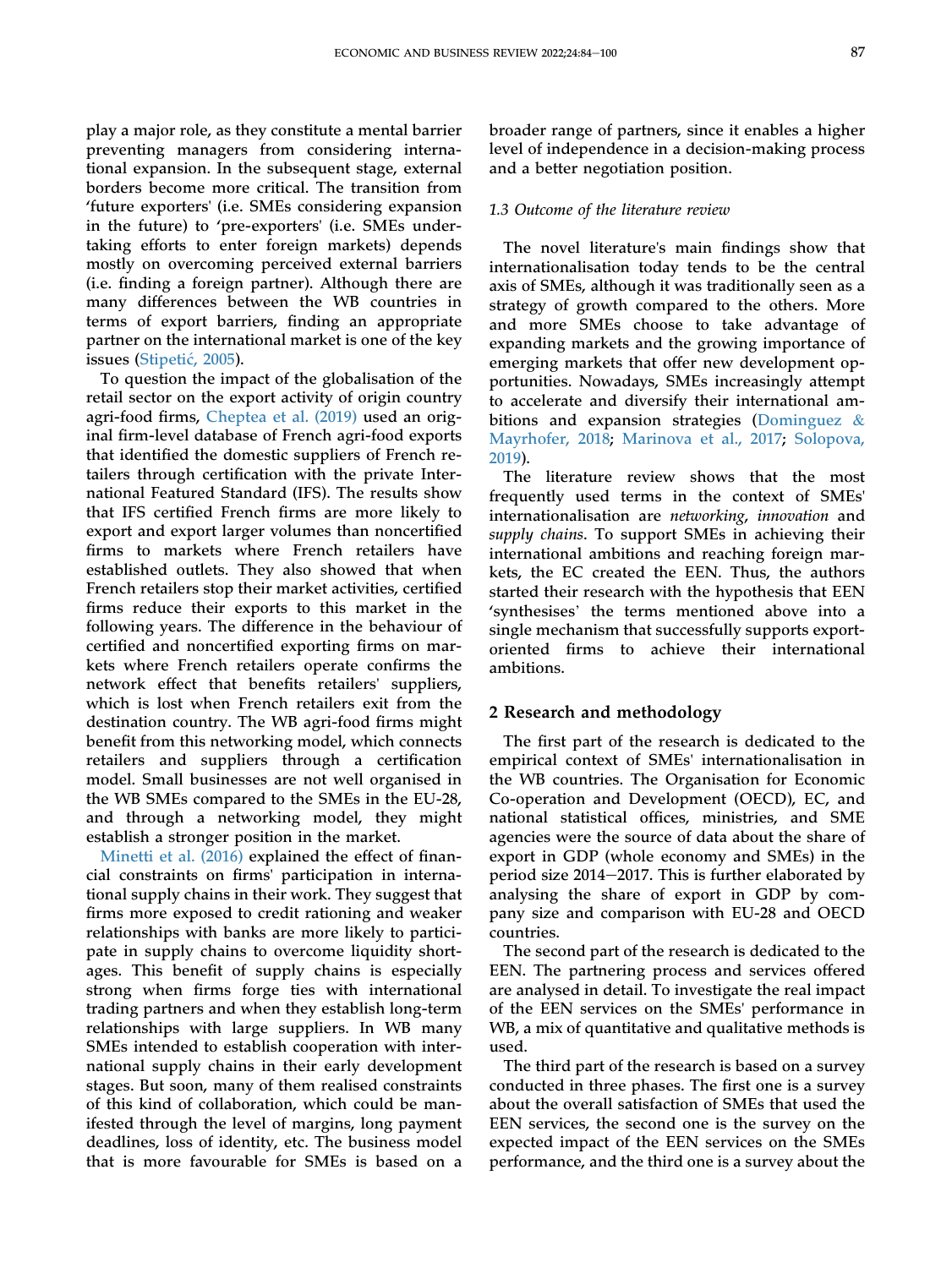actual impact of the EEN services on the SMEs' performance.

The first phase is based on the bi-annual client survey carried out by the Executive Agency for Small and Medium-sized Enterprises (EASME). Companies from the WB countries took part in the 2019 survey which was conducted between 15 April and 7 June 2019, covering the period  $2017-2018$  with a sample of 1463 companies. The survey was conducted by email with the support of the local EEN partner organisations aiming to assess the overall impact of the EEN services. Although the survey deals with the broader context of the EEN activities, this paper focuses on the part of the study related to internationalisation. In the survey 'EEN services for your business', firms were asked three impactrelated questions. In  $2017-2018$ , considering the services, they received from the EEN:

- 1. Did the EEN's support contribute to an increase in your turnover (based on the export activities)?
- 2. Did the EEN's support contribute to an increase in their market share?
- 3. Did the EEN's support help you to create jobs?

This phase of the survey was focused on the export-oriented WB SMEs that achieved results in foreign markets thanks to the EEN services' support. The EEN partners and enterprises completed Questionnaire 1 on expected impact after the delivery of the service leading to achievement. The EEN partner organisations conducted this survey via online tools and telephone calls. The questionnaire measures the EEN service's impact in terms of five impact indicators: market improvement, cost savings, job creation or maintenance, quality improvement, and innovation.

In the second phase of the survey, only 222 SMEs that concluded partnership agreements (PA) on the foreign markets with the EEN support in  $2017-2018$ were included. It is 15.2% of the total number of supported SMEs, and the focus of research is precisely these SMEs. The majority of the beneficiaries come from Serbia (108), the place of registration was BiH for 61 SMEs [42 SMEs in the Republic of Srpska (BiH/RS), and 16 from the Federation of BiH (BiH/ FBiH)], 34 SMEs are registered in North Macedonia, 15 are from Montenegro, and 4 are from Albania. The surveyed companies answered most of the asked questions, as presented in section [5](#page-8-0).

The third phase of the survey was conducted to determine the EEN services' actual impact on the SMEs' performance. The survey was conducted among the 12 SMEs that participated in the Questionnaires 1 and 2. The face-to-face interview was

used as the research method. This number should be sufficient to suggest the extent of the impact of EEN on the SMEs export performance [\(Guest et al.,](#page-15-32) [2016](#page-15-32)). The survey respondents answered the same questions as from Questionnaire 1 about the expected impact. Additionally, there were three more questions: (1) about the respondents' satisfaction with the EEN local partner organisations; (2) about the respondents' satisfaction with the quality of staff who work within the local EEN partner organisations; and (3) about the SMEs' awareness of the opportunities that the EEN provides. The subquestions were asked only if a participant's response to the initial question had not covered certain topics of interest. The respondents were directors of ten enterprises from BiH and two from Serbia. The interviews were conducted in the period July-October 2020. The time span of two years allowed the respondents to get an overall picture of the EEN impact on their enterprises' performance.

# <span id="page-5-0"></span>3 Empirical context: internationalisation of SMEs in WB

By comparing the WB economies' shares of exports of goods and services in the gross domestic product (GDP) with those of the EU-28 and the OECD economies, there is a significant gap. The WB SMEs have a lower level of export activities shown in a GDP percentage than SMEs in the EU-28 and the OECD economies. In 2017, the average EU-28 export was 67% of gross domestic product, and the average export of the WB countries was only 43.21% of GDP. Therefore, the difference between the WB and the EU-28 economies in the level of export activities was 23.79%. The OECD economies average export as a percentage of GDP in 2017 was 60.01%, and it was 16.80% higher than the WB average.

It must also be emphasised that the difference in export activities between WB and EU-28 is serious. In 2014, EU-28 had 28.71% more average export as a percentage of GDP, and in 2017 the difference was a bit smaller but still significant at 23.79%. The main reason for the decrease of the gap in the period  $2014-2017$  between the observed groups of countries is the more intensive cooperation between the WB and the EU-28 economies, where the WB firms offered more products to the EU-28 economies. The difference between the WB and the OECD economies in terms of average export as a percentage of GDP remains the same in the observed period.

While exports relative to GDP increased in all the WB economies, Serbia (9 percentage points) and North Macedonia (7.5 percentage points) witnessed the most substantial growth between 2014 and 2017.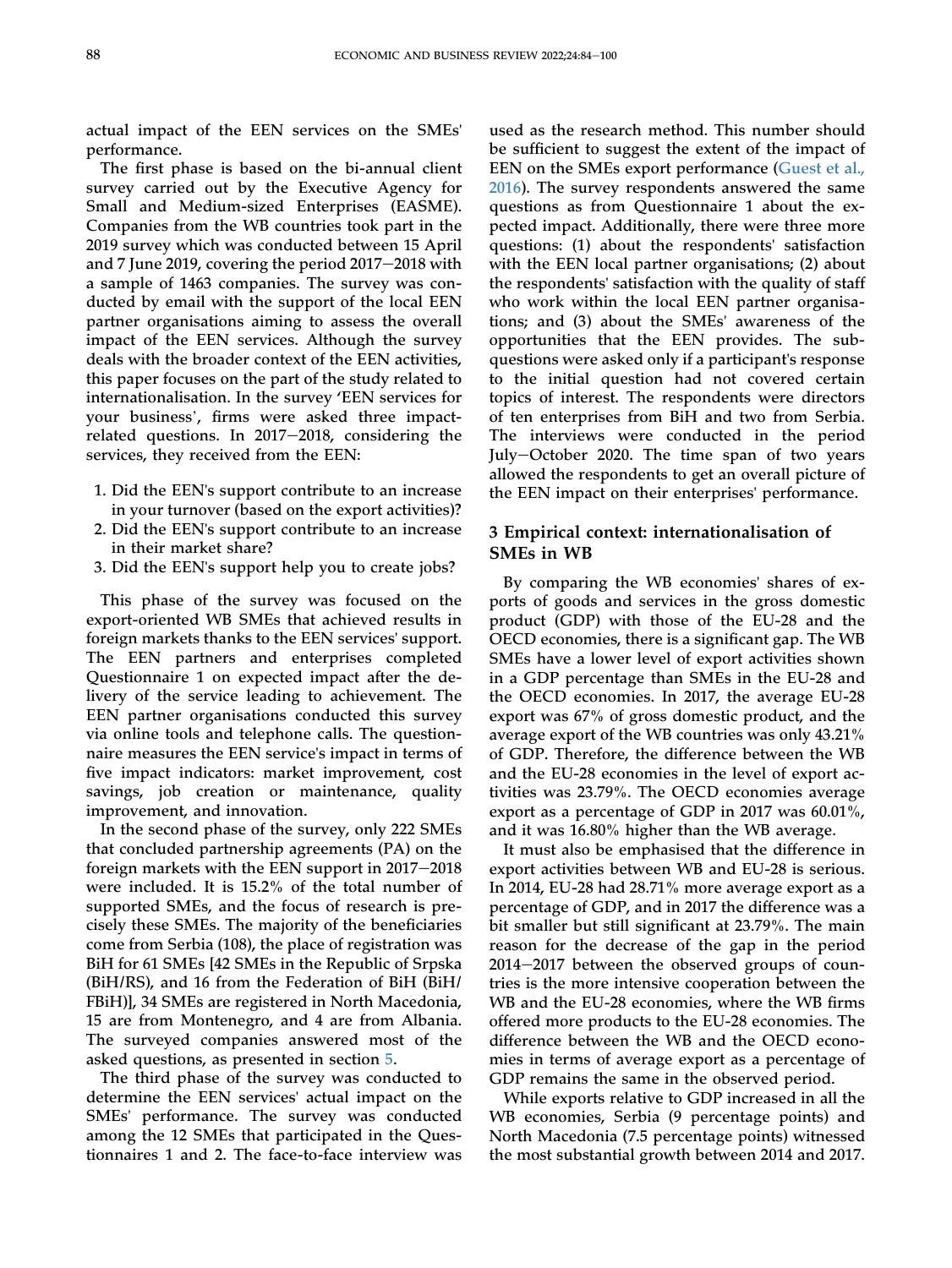However, compared to the percentage of GDP exports were significantly higher in 2017, on average, in EU-28 and OECD than in the WB economies, which is presented in [Table 1](#page-6-1).

By comparing the firms' export activities by size among the WB, large firms, i.e. those with more than 250 employees, are the size class with the most significant share of exports in most of the WB economies (see [Table 2\)](#page-6-2).

SMEs' share of exports was relatively constant throughout the region during the period  $2014-2017$ except in Albania, whose share increased from 47% to 61% [\(Table 3\)](#page-6-3).

Although the share of exports by SMEs as a whole was relatively constant throughout the region between 2014 and 2017, the SMEs' exports still have a significant potential to grow which is not realised, both in absolute value and as a share of total exports. Thus, the main issue for the WB SMEs is how to realise their export potentials.

The authors recognised the positive impact of the international business support organisations (e.g. EEN) on the firms with international ambitions. The tools for the SMEs internationalisation provided by EEN are presented in the following part of the article.

# <span id="page-6-0"></span>4 EEN as a vehicle for internationalisation of SMEs

The EEN aims to help SMEs make the most of the business opportunities worldwide. The local EEN partners have a crucial role in assisting firms in finding partners for business cooperation, technology transfer, and collaborative research. Based on the documents about the partnership process provided by EASME, in the following text, the process of establishing an international partnership with the support of the EEN services is explained. The partnership process's goal is to reach international partnership cooperation between SMEs or between SMEs and large firms, research institutes, or other possible cooperation partners. The process to reach

<span id="page-6-1"></span>Table 1. Exports as a percentage of GDP (2014–2017). more tailored service.

| WB country    | 2014   | 2015   | 2016   | 2017   |
|---------------|--------|--------|--------|--------|
| <b>ALB</b>    | 28.21% | 27.27% | 28.92% | 31.52% |
| <b>BIH</b>    | 33.99% | 34.58% | 35.41% | 35.97% |
| <b>MNE</b>    | 47.66% | 48.80% | 49.97% | 55.11% |
| <b>MKD</b>    | 40.14% | 42.12% | 40.46% | 41.02% |
| <b>SRB</b>    | 43.38% | 46.67% | 50.02% | 52.45% |
| WB average    | 38.68% | 39.89% | 40.96% | 43.21% |
| EU-28 average | 67.39% | 68.04% | 67.66% | 67.00% |
| OECD average  | 54.54% | 54.83% | 54.21% | 60.01% |

Source: Statistical offices, ministries and SME agencies of the WB economies, Eurostat.

<span id="page-6-2"></span>Table 2. Share of exports by enterprise size class (2017).

| WB country | Micro     | Small  | Medium | <b>SMEs</b> | Large     |
|------------|-----------|--------|--------|-------------|-----------|
| ALB        | $9.11\%$  | 17.50% | 34.58% | 61.19%      | 38.80%    |
| BIH        | $11.03\%$ | 21.32% | 28.89% | 61.24%      | 38.76%    |
| <b>MNE</b> | 7.43%     | 10.13% | 14.03% | 31.59%      | 68.43%    |
| <b>MKD</b> | 49.37%    |        | 25.97% | 75.34%      | 75.34%    |
| <b>SRB</b> | $7.95\%$  | 11.05% | 20.25% | 39.25%      | $60.75\%$ |
| Average    |           |        |        | 53.72%      | 56.41%    |

Sources: Statistical offices, ministries, and SME agencies of the WB economies.

this goal needs to be efficient and of high quality to preserve the EEN's good reputation and use resources appropriately.

According to EASME, the partnership process consists of six steps, all described in [Fig. 1](#page-7-0). After having identified a potential client, these steps are:

- a) Company Assessment
- b) Partnership Opportunity Database (POD)
- c) Brokerage Events (BE)/Company Missions (CM)
- d) Expression of Interest (EOI)
- e) Assistance in Negotiation
- f) Partnership Agreement (PA)

Before embarking on the six steps, efforts are made to promote the EEN services to identify firms that have the potential for internationalisation.

There are different types of cooperation, but the procedures to reach success are, in most cases, the same. The process is standard for all EEN partners. There is a need for specific consideration regarding technological, commercial, or research cooperation, and this is dealt with in connection to the appropriate step. Reaching a PA is often a long process, and it is vital to state the parties' involved responsibilities, primarily the local EEN partners and their 'client firms'.

These responsibilities are set out verbally, in a letter of commitment, or even a contract. Partners regularly follow up on the firm's progress. This is important in all phases of the partnership process. Through regular follow-up activities, partners build a strong relationship with the firm, and it can offer a

<span id="page-6-3"></span>Table 3. SMEs' share of exports (2014-2017).

| WB country | 2014     | 2015  | 2016  | 2017  |
|------------|----------|-------|-------|-------|
| ALB        | 47.1%    | 53.8% | 61.7% | 61.2% |
| BIH        | $62.2\%$ | 62.1% | 63.7% | 61.2% |
| MNE        | 36.7%    | 32.7% | 31.6% | n/a   |
| MKD        | 80.0%    | 76.2% | 75.3% | n/a   |
| SRB        | 44.8%    | 44.1% | 40.8% | 39.3% |

Sources: Statistical offices, ministries, and SME agencies of the WB economies.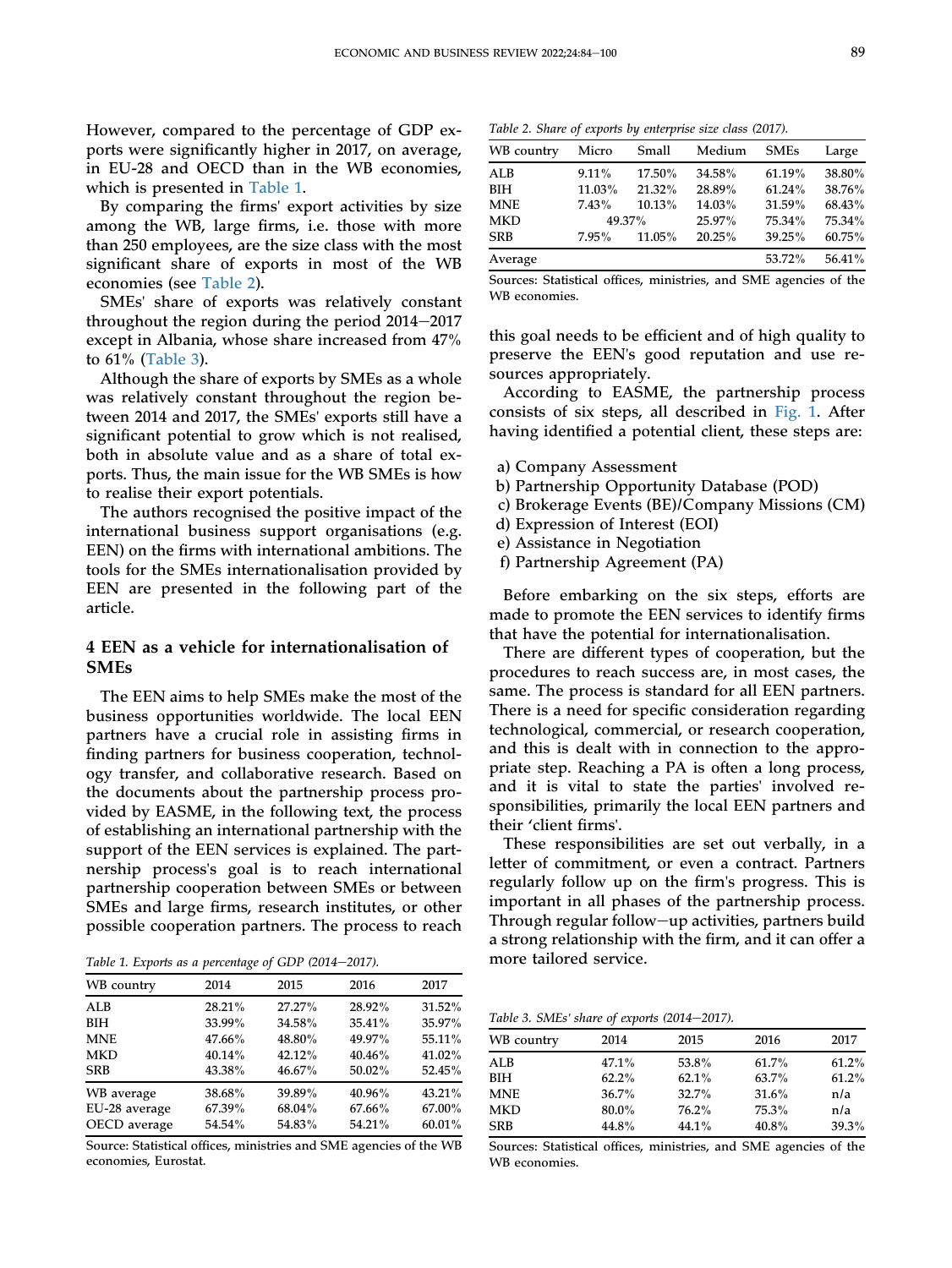<span id="page-7-0"></span>

Fig. 1. Partnering process within the EEN. Source: Authors' illustration.

Targeted marketing activities are essential to raise awareness about the EEN service. Companies which, until then, have been unaware are transformed into interested companies. After promotional activities have been carried out, the first contact can be established.

#### a) Company Assessment

The process of company assessment is crucial from the moment the services are introduced to companies. The objective is to understand the company's experience, capacity, and motivation to undertake international partnerships. As a result of this process, the EEN staff decide which kind of support, or which tool, is the most appropriate for the assessed company.

#### b) Partnership Opportunity Database (POD)

Through EEN, it is possible to create and publish a profile or disseminate a profile published by one of the EEN member organisations. There are three types of profiles: business, technology, and research profiles.

Cooperation between partners is based on reliance and trust, to ensure that there are personal knowledge and assessment of the firm behind the published profile, to provide the EEN POD with high-quality profiles (based on a set of agreed standards, which are consistent across any type of profile). This dissemination method provided good results among the WB countries and is very much appreciated by the 'hosting' organisation that will be discussed through the presented cases. This powerful tool enables a firm to be visible with a specific offer or request.

c) Brokerage Events (BEs) and Company Missions (CMs)

Face-to-face meetings are of real value to SMEs as a means of building trust for future business agreements. As explained in the previous chapter, many SMEs cannot deal with different communication styles or business behaviour. Visiting a firm and its management team through CM, or physically meeting a potential counterpart at a BE, helps establish confidence. Conversely, such meetings can prevent mismatches at an early stage. BE and CM are both essential and well established EEN mechanisms that facilitate business meetings. However, organising an efficient and successful BE or CM takes a lot of effort, where the EEN local partner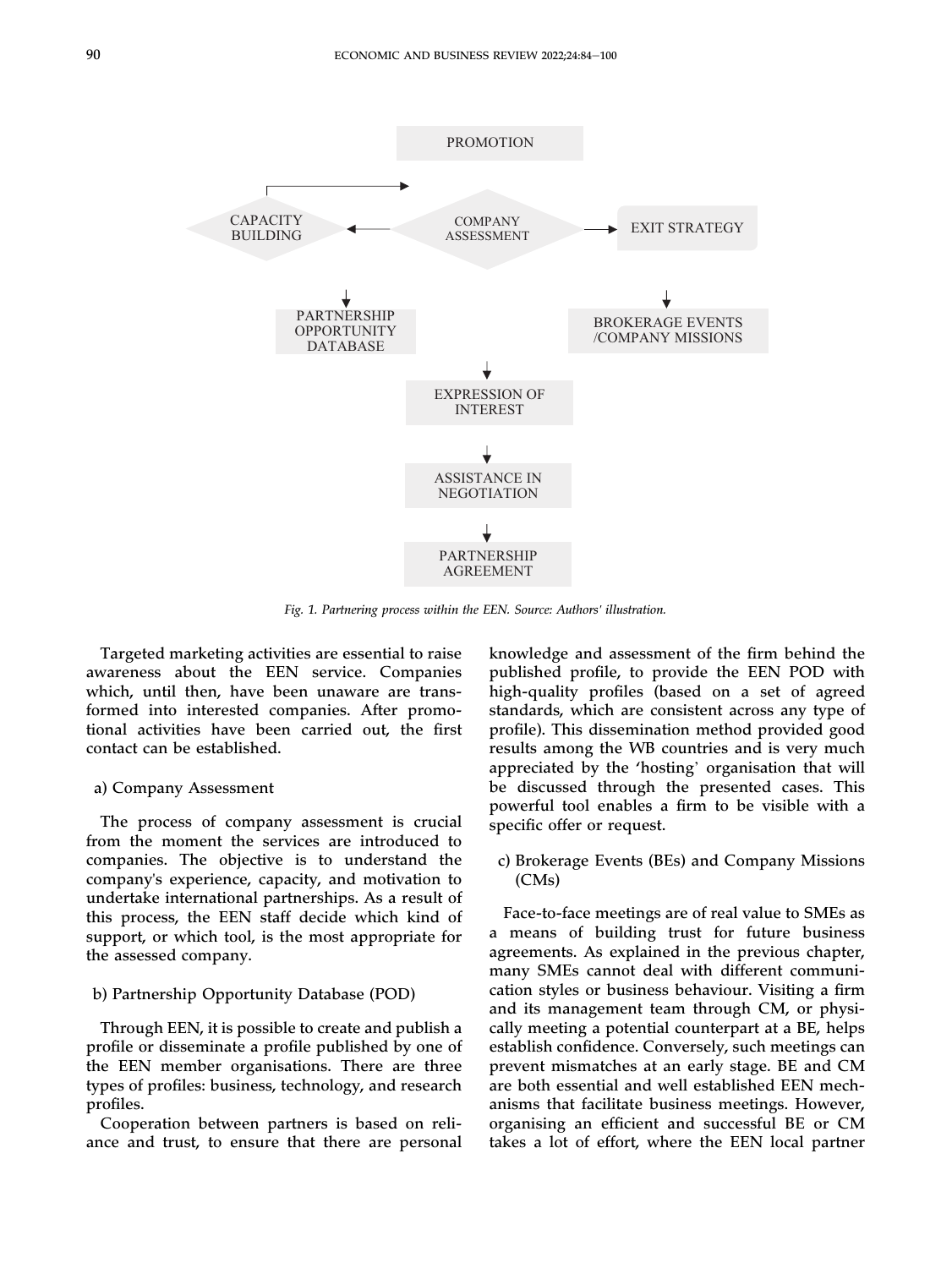organisations provide adequate support that SMEs need. Among the EEN partner organisation in WB, this is the routinely used tool which provided concrete results.

d) Expression of Interest (EOI)

The EEN's EOI stage is one of the partnership process's underrated steps, but it is essential to establish potential partners' first contact. The message to give to the firm is that EEN brings them into contact with potential partners. So, it is the EEN partner organisation responsibility to do a first quality check of the firm's EOI. This starts with the way EEN partner organisations organise the dissemination of the partnership profiles. They must explain why they are interested in the profiles (or why they want to fill in an EOI form). The right firm with a real interest in a profile will see it as an advantage to provide this information, because it wants to contact the profiled firm. The EOI is created through the communication between the wants to contact the promed firm. The EOI is<br>created through the communication between the<br>local EEN partners via the IT platform 'MERLIN', and an example of the received EOI is provided in the appendix.

### e) Assistance in Negotiation

The EEN partners' role is to assist firms in the negotiation process, which includes the following steps: qualification of the foreign firm, pre-contract negotiations, preparing a draft of the contract, negotiating the draft of the agreement, and conclusion of negotiations. The EEN activities' procedures are described in detail, but it has to be mentioned that the success of a particular case depends on the capacities of the local EEN partner and their staff skills.

### f) Partnership Agreements (PAs)

The partnership process's ultimate goal is to ensure that firms finally sign-up to a long-term

collaboration with proper and adequate firms that match their needs and expectations.

# <span id="page-8-0"></span>5 Empirical results

In the period  $2017-2018$ , 58,586 firms received partnering services from the EEN partners, and they had 176,016 meetings at BE and CM. Efficiency increased marginally as regards BE and CM. In the selected period, 58,586 SMEs receiving individual partnering support related to the internationalisation of their businesses. In the same period, the EEN partners organised 1497 BE and CM, and within them had 176,016 meetings. In the meantime, the EEN partner organisations made 48,015 EOIs, and received 48,018 of them.

SMEs from all EEN countries reached 5740 international PAs with foreign partners thanks to the EEN partnering services. The WB SMEs reached 222 PAs, based on the 402 BE/CM organised and held 7871 meetings. Also, the WB EEN partners made 837 EOI and received 1156 EOI. In total, the WB EEN partner organisations directly supported 1463 SMEs. Based on the suggestions of the local EEN partners, many PAs are not registered. The main reason for this is a lack of trust between the EEN experts and the local firms. [Table 4](#page-8-1) presents the registered results of the EEN activities in the period 2017-2018.

The EEN partner organisations across the WB were not engaged in the same manner in the SMEs internationalisation. This is proved through the survey of the firms' satisfaction with the EEN activities. The actual impact of all EEN services was gathered via the bi-annual client survey carried out by EASME. [Table 5](#page-9-0) shows the answers of the firms from WB in the period  $2017-2018$ .

Presented data show that EEN had a positive impact on the firm's performance. On average, based on the EEN partners' activities, 63% of supported firms increased their turnover, 64% increased their market share, and the EEN services

<span id="page-8-1"></span>Table 4. The EEN results in the period  $2017-2018$  based on the partnering processes.

| <b>EEN Services</b>                                  | AL   | BiH  | NΜ  | MΝ  | SR   | Total WB services | <b>Total EEN services</b> |
|------------------------------------------------------|------|------|-----|-----|------|-------------------|---------------------------|
| SMEs/clients receiving individual partnering support | 127  | 552  | 353 | 114 | 317  | 1463              | 58,586                    |
| BE/CM organized                                      | 41   | 141  | 29  | 28  | 163  | 402               | 1497                      |
| Meetings at BE/CM                                    | 1010 | 2781 | 705 | 272 | 3103 | 7871              | 176,016                   |
| <b>EOI</b> received                                  | 73   | 292  | 280 | 130 | 381  | 1156              | 48,018                    |
| EOI made                                             | 46   | 338  | 54  | 30  | 369  | 837               | 48,015                    |
| Pas                                                  | 4    | 61   | 34  | 15  | 108  | 222               | 5740                      |
|                                                      |      |      |     |     |      |                   |                           |

Source: The WB' EEN partner organisations and EASME.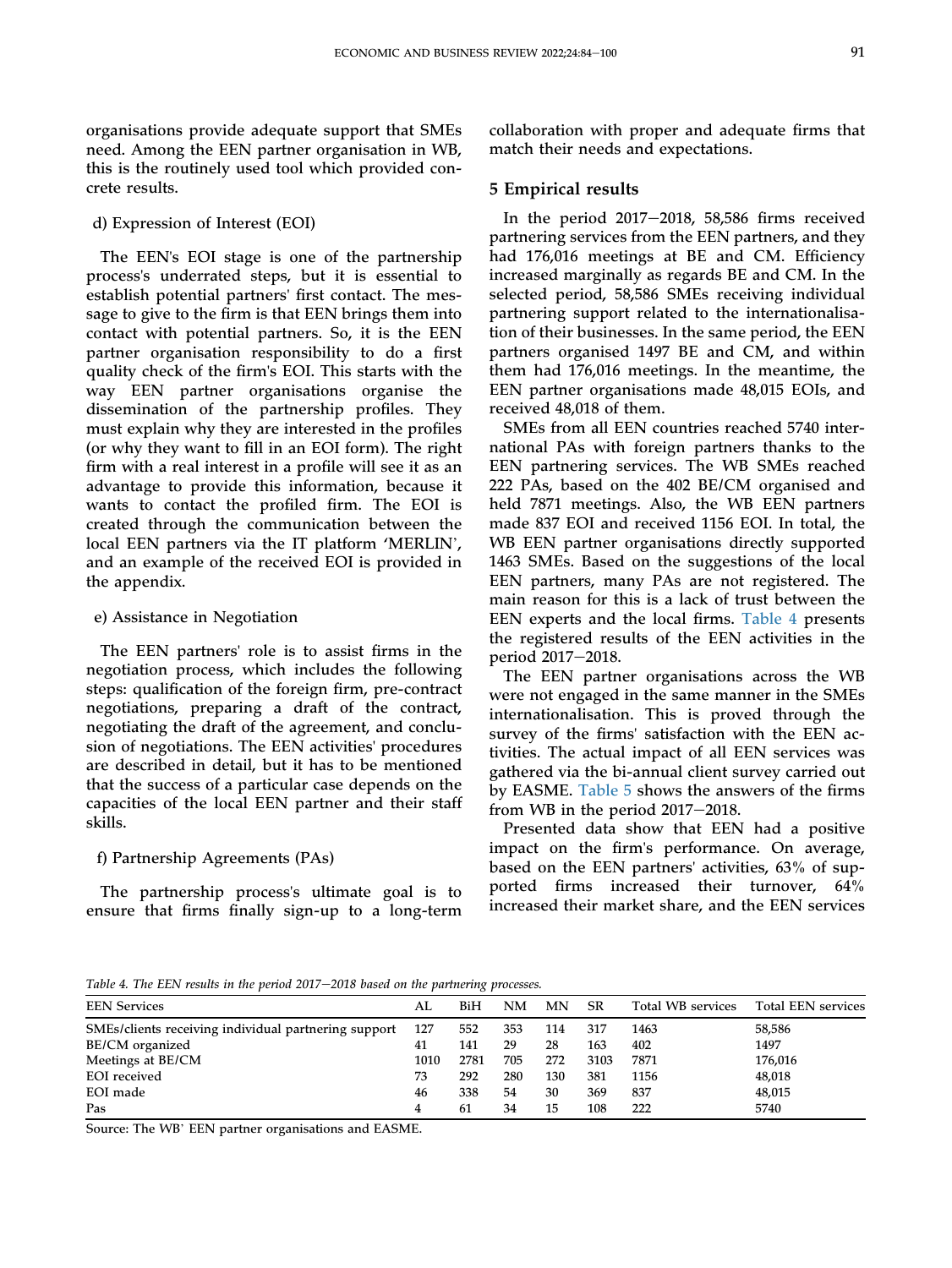<span id="page-9-0"></span>Table 5. Improvement of SMEs business performance among the WB countries.

| <b>WB</b><br>country | Increased<br>turnover | Increased market<br>share | Positive impact<br>on jobs |
|----------------------|-----------------------|---------------------------|----------------------------|
| ALB                  | 89%                   | 93%                       | 96%                        |
| BIH                  | 62%                   | 62%                       | 69%                        |
| <b>MNE</b>           | 83%                   | 83%                       | 83%                        |
| <b>MKD</b>           | 40%                   | 40%                       | 70%                        |
| <b>SRB</b>           | 42%                   | 44%                       | 73%                        |
| Average              | 63%                   | 64%                       | 78%                        |

Source: EASME.

positively impacted jobs creation in 78% of examined firms.

# 5.1 Results of the questionnaire on the expected impact of EEN services

Almost all companies that have received support from EEN in finding a new market or new consumers, assistance in improving their own (or introducing new products to the market), and improving internal business processes (or creating new ones), expect to improve their market position. This is shown by the results of research on the expected impact of EEN on companies' performance. The study was conducted after providing services by local EEN partners to companies in the period  $2017-2018$  in five countries in the region. According to the research, more than 60% of companies expect, through the Network's support, to gain a larger market share, increase turnover through the support of the Network, and almost 94% to gain the ability to access new markets or have already accessed new markets. 52% of the surveyed companies expect that the support of the Network will lead to the preservation of jobs. The details of the results are presented in the following part of the article.

### 5.1.1 Market improvement

When asked whether they expected a company to improve its position on the market through the Network's support, as many as 200 out of 222, or 90.1% of respondents, answered affirmatively. [Table 6](#page-9-1) presents companies' expectations to improve their market position through the Network's support.

According to the research, 128 or 57.6% of companies expect to achieve a higher market share through the Network's support, by an average of 6.6%. In percentages, companies from BiH/RS expect the most to increase their market share  $-$ 84.4% of the surveyed 45, and the least companies from North Macedonia  $-44.1\%$  of the observed 34, while the expected increase in market share is the highest in Albania, where it amounts to 13.3%, and the lowest in BiH/RS  $-$  4.3%.

When asked whether they expected to increase turnover through the Network's support, 147 or 66.2 when asked whether they expected to increase<br>turnover through the Network's support, 147 or 66.2<br>per cent of companies answered with 'yes', and the average expected increase in turnover to be 6.9%. As a percentage, the highest number of companies expecting an increase in turnover is in BiH/RS  $-$ 86.7% and the expected growth in turnover is the highest in Albania – on average  $8\%$ . In Albania, 3 or 75% of companies expect to increase turnover by an average of 8%. The expected increase in turnover in 2 companies is 7%, and in 1 it is 10%. In BiH/RS, 39 or 86.7% expect higher turnover and on average by 5.7%. In 1 company they expect to increase turnover by 0.2 per cent, in 4 by 1%, in 7 by 2%, in 5 by 3%, in 7 by 5%, in 2 by 6%, in 3 by 7%, in 5 by 10%, in 1 by 15%, in 1 by 20%, and in 1 by 25%, while two companies did not state what increase in turnover they expected. In BiH/FBiH, 7 companies or 43.8 per cent stated that they expected an increase in turnover by an average of 4.3 per cent. In 2 companies, they expected to increase turnover by 1%, in 2 by 2%, 2 by 10%, and in 1 they did not state how much they expected to increase turnover. In Montenegro, 12 companies or 80% stated that they expected higher turnover, on average by 5.5%. In 1 company they expected 0.3% higher turnover, in 2 by 1%, in 3 by 3%, in 3 by 5%, in 1 by 10% and in 2 by 15%. 19 or

<span id="page-9-1"></span>Table 6. The respondents who expect market improvement based on the EEN support across the WB countries (by the number of respondents, the share of the total number of respondents, and the average expected increase).

| <b>WB</b><br>country | No. of<br>respondents | Improved market<br>position    |                                | Increased market share                  | Increased turnover             |                                         |
|----------------------|-----------------------|--------------------------------|--------------------------------|-----------------------------------------|--------------------------------|-----------------------------------------|
|                      |                       | Share of<br>respodents $(\% )$ | Share of<br>respodents $(\% )$ | Average expected<br>increase (in $\%$ ) | Share of<br>respodents $(\% )$ | Average expected<br>increase (in $\%$ ) |
| <b>ALB</b>           | $\overline{4}$        | 100%                           | 75%                            | $13.3\%$                                | 75%                            | $8.0\%$                                 |
| <b>BIH/FBIH</b>      | 45                    | 93.8%                          | $43.8\%$                       | $5.6\%$                                 | 43.8%                          | $4.3\%$                                 |
| <b>BIH/RS</b>        | 16                    | $95.6\%$                       | 84.4%                          | $4.3\%$                                 | 86.7%                          | 5.7%                                    |
| <b>MNE</b>           | 15                    | 100%                           | 73.3%                          | $5.1\%$                                 | 80.0%                          | 5.5%                                    |
| <b>MKD</b>           | 34                    | $82.4\%$                       | 44.1%                          | $6.4\%$                                 | 55.9%                          | $12.4\%$                                |
| <b>SRB</b>           | 108                   | 88.0%                          | $50.0\%$                       | $5.0\%$                                 | $62.0\%$                       | $5.3\%$                                 |
| All WB               | 222                   | $93.3\%$                       | $61.8\%$                       | $6.6\%$                                 | $67.2\%$                       | $6.9\%$                                 |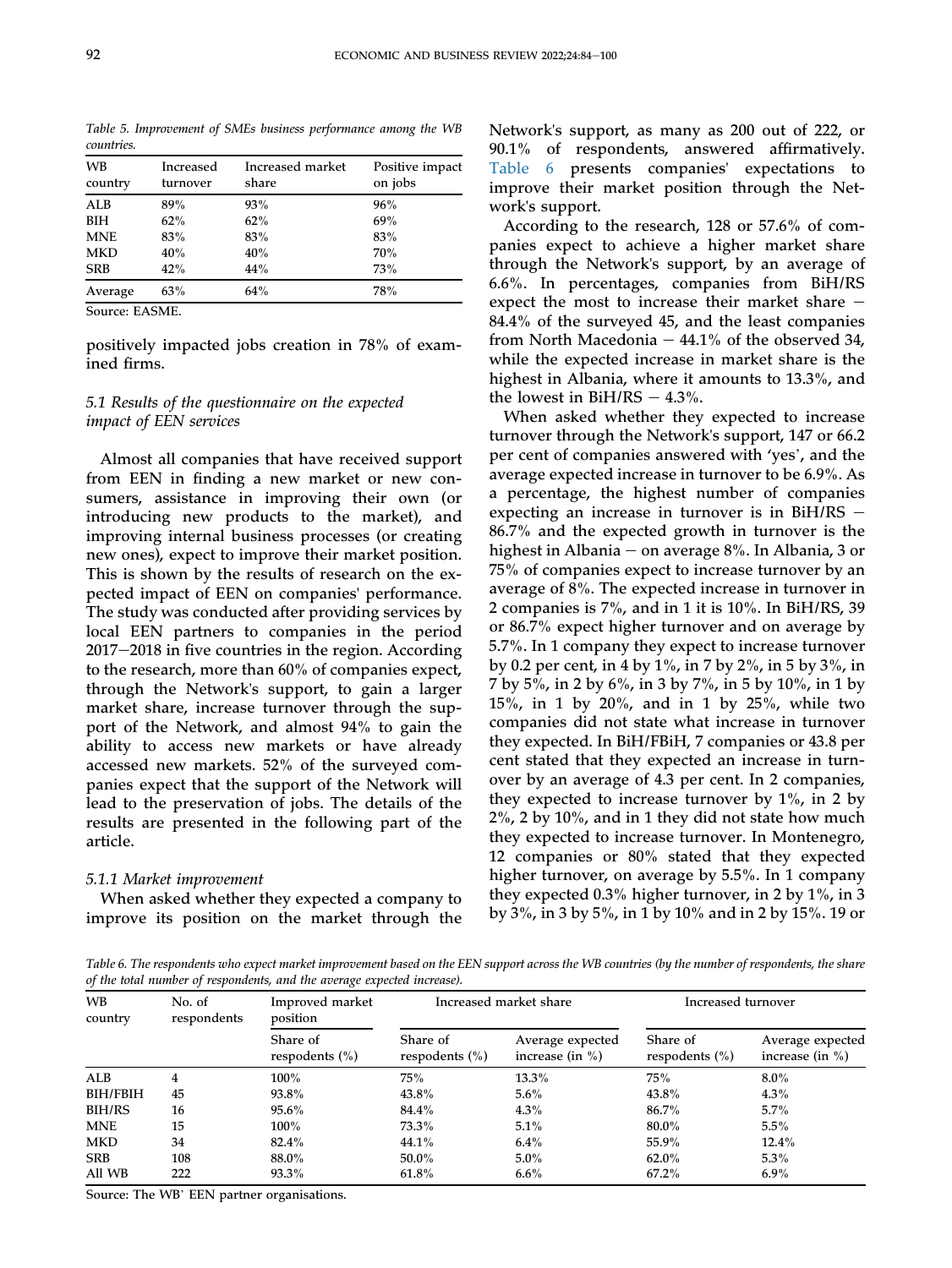55.9 per cent of the surveyed companies in North Macedonia expect higher turnover, on average by 12.4%. In 2 companies they expect turnover to increase by 2%, in 2 by 5%, in 1 by 10%, in 2 by 15%, in 2 by 20% and in 1 by 30%, while 9 did not state the percentage of the expected increase. In Serbia, 67 or 62% of companies expect to increase turnover by, on average, 5.3%. The expected increase in 1 company is 0.5%, in 5 by 1%, in 1 by 1.5%, in 11 by 2%, in 6 by 3%, in 3 by 4%, in 23 by 5%, in 1 by 6%, in 10 by 10%, in 1 by 15%, in 1 by 20% and 1 by 25%, while 3 companies did not state by how much they had increased their turnover. 1 company from Albania, 6 from BiH/RS, 8 from BiH/FBiH, 3 from Montenegro, 15 from North Macedonia, and 37 from Serbia do not expect an increase in turnover.

#### 5.1.2 Cost savings

When asked whether they expected the Network ' s support to reduce production costs (material costs, energy costs, labour costs), 36 companies or 16.4% answered affirmatively, and the expected average reduction of these costs is 4.0%. [Table 7](#page-10-0) presents expectations of companies related to their cost-savings through the Network's support.

As a percentage, the decrease in costs is expected mostly by the companies from BiH/RS  $-31.1\%$  of respondents, and the largest expected reduction of costs is in BiH/RS  $-5\%$ . None of the 4 surveyed companies from Albania expects a reduction in production costs. In BiH/RS, the expected reduction of costs in 6 companies is by 1.5%, in 2 by 3%, in 1 by 4%, in 2 by 7%, in 1 by 8%, in 1 by 10% and in 1 by 15%. In BiH/FBiH, only one company, accounting for 6.3 per cent of respondents, stated that it expected these costs to be reduced by 2%. In Montenegro, 3 companies or 20% expect cost reductions, on average by  $3\%$ -1 company expects a reduction of  $1\%$ , 1 by  $3\%$ , and 1 by  $5\%$ . In North Macedonia, 6 or 17.6% of companies expect to cut operating costs. One company expects costs to be 5% lower, while others have not stated a percentage. In Serbia, 12 companies, or 11.1% expect to reduce production costs, by an average of 3.7%. 2 companies expect to reduce costs by 1%, in 1 by 1.5%, in 5 by 5%, in 1 by 10%, in 1 by 25%, while 2 did not answer how much cost reduction they expect. 31 companies from BiH/RS, 12 from BiH/FBiH, 12 from Montenegro, and 92 from Serbia do not expect a reduction in production costs. This question was not answered by 1 company from FBiH and 4 from Serbia.

74 companies or 33.3% of the total respondents stated that the reduction of costs would contribute to being more competitive, and the highest

<span id="page-10-0"></span>

| expected increase). |                                            | Table 7. The respondents who expect cost savings based on th | he EEN support across the VVB countries (by the number of respondents, the share of the total number of respondents, and the average |                                          |                                                                       |                                                    |                                            |
|---------------------|--------------------------------------------|--------------------------------------------------------------|--------------------------------------------------------------------------------------------------------------------------------------|------------------------------------------|-----------------------------------------------------------------------|----------------------------------------------------|--------------------------------------------|
| country             | respondents<br>No. of                      |                                                              | Reduced production costs                                                                                                             | competitiveness<br>Generated             | Increased the<br>added value                                          | Entered new<br>markets                             | Strengthen position in<br>existing markets |
|                     |                                            | respodents $(\%)$<br>Share of                                | Average expected<br>increase $(in \frac{9}{0})$                                                                                      | respodents (%)<br>Share of               | respodents (%)<br>Share of                                            | respodents $(\%)$<br>Share of                      | respodents (%)<br>Share of                 |
|                     |                                            | $0.00\%$                                                     |                                                                                                                                      |                                          | 100%                                                                  |                                                    |                                            |
| <b>SIH/FBIH</b>     |                                            |                                                              |                                                                                                                                      |                                          |                                                                       |                                                    |                                            |
| <b>BIH/RS</b>       |                                            |                                                              |                                                                                                                                      |                                          |                                                                       |                                                    |                                            |
| <b>MNE</b>          |                                            |                                                              |                                                                                                                                      |                                          |                                                                       |                                                    |                                            |
| <b>MKD</b>          |                                            | $6.3%$<br>$31.1%$<br>$20%$<br>$17.6%$<br>$11%$               | $2.0\%$<br>$2.0\%$<br>$3.0\%$<br>$5.7\%$                                                                                             | %<br>೩ ೩ ೩ %<br>೧ ೩ ೩ ೩ ೩<br>೧ ೩ ೩ ೩ ೩ ೩ | $\begin{array}{l} 50 \% \\ 91.1 \% \\ 93.3 \% \\ 98.2 \% \end{array}$ | $75\%$<br>$75\%$<br>$700\%$<br>$100\%$<br>$83.2\%$ | $100\%$<br>68.9%<br>86.7%<br>100%<br>11.2% |
| <b>SRB</b>          |                                            |                                                              |                                                                                                                                      | $25\%$<br>33.2%                          |                                                                       | 86.1%                                              | 75.9%                                      |
| All WB              | 222                                        | 14.4%                                                        | $4.0\%$                                                                                                                              |                                          | $85.1\%$                                                              | 87.4%                                              | 78.8%                                      |
|                     | Source: The WB' EEN partner organisations. |                                                              |                                                                                                                                      |                                          |                                                                       |                                                    |                                            |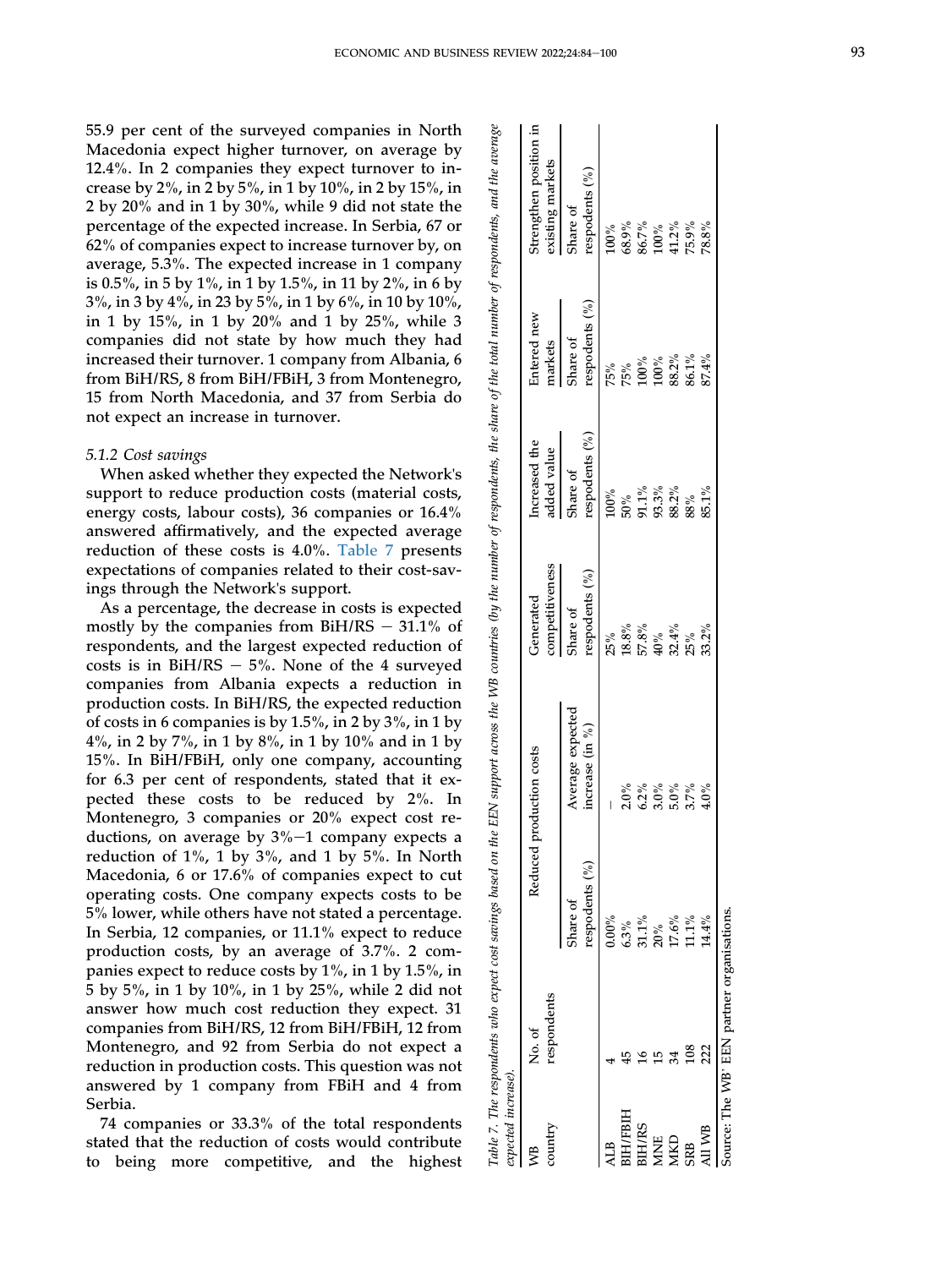percentage of them in  $BiH/RS - 57.8\%$ . 1 company or 25% of respondents from Albania, 26 companies or 57.8% from BiH/RS, 3 or 18.8% from BiH/FBiH, 6 or 40% from Montenegro, 11 or 32.4% from North Macedonia, and 27 or 25% from Serbia believe that cost reduction would result in increased competitiveness. 3 companies from Albania, 19 from BiH/RS, 12 from BiH/FBiH, 9 from Montenegro, 23 from North Macedonia, and 77 from Serbia do not expect reducing costs would contribute to their better competitiveness. One company from BiH/FBiH and 4 from Serbia did not answer this question.

When asked whether they expected the company to improve its ability to increase the added value of products/services, 192 respondents or 86.5% answered affirmatively. All 4 companies from Albania, 41 or 91.1% from BiH/RS, 8 or 50% from BiH/FBiH, 14 or 93.3% from Montenegro, 30 or 88.2% from North Macedonia, 95 or 88% from Serbia expect to improve their ability to increase the added value of products/services. This question was answered negatively by 4 companies from BiH/RS, 7 from BiH/FBiH, 1 from Montenegro, 4 from North Macedonia, and 10 from Serbia, while the answer was not given by 1 company from BiH/FBiH and 3 from Serbia.

Next, 198 or 89.2% of respondents stated that they expect their company to gain the ability to enter new markets or had already entered new markets, including all 45 companies from BiH/RS and 15 from Montenegro. In Albania, 3 companies or 75% expect to gain the ability to access new markets, in BiH/FBiH 12 or 75%, in North Macedonia 30 or 88.2%, and Serbia 93 or 86.1%. 1 company from Albania, 2 from BiH/FBiH, 4 from North Macedonia, and 12 from Serbia do not expect to gain the ability to access new markets. 1 company from BiH/FBiH and 3 from Serbia did not answer this question.

When asked whether they expected the company to improve its ability to strengthen its position in existing markets, 165 or 74.3% of respondents answered affirmatively, including all 4 companies in Albania and all 15 in Montenegro. As a percentage, the smallest number of companies expecting to improve their ability to strengthen their position in existing markets was in North Macedonia  $-41.2\%$ . 39 or 86.7% of companies from BiH/RS, 11 or 68.9% from BiH/FBiH, 14 or 41.2% from North Macedonia, and 82 or 75.9% from Serbia expect to improve their ability to strengthen their position in existing markets. This question was answered negatively by 5 companies from BiH/RS, 4 from BiH/FBiH, 20 from North Macedonia, and 23 from Serbia, while 1 from BiH/FBiH and 3 from Serbia did not provide answers.

#### 5.1.3 Jobs creation or maintenance

According to this research, 53 or 24.1% of companies expect that, through the support of the Network, new jobs will be created in a company, from 1 to 20 jobs, and the estimated average creation of new jobs is 3.4. [Table 8](#page-11-0) presents companies' expectations to create new jobs or preserve existing ones through the Network's support.

The highest percentage of companies expecting to create new jobs is in BiH/RS and Montenegro  $-40\%$ each, while this percentage is the lowest in Serbia  $-$ 15.7%. Out of that, 2 companies expect to create 1 job, 3 companies 2 jobs, 1 company 3, 1 company 20, while one did not state how many new jobs they expected. In Serbia, 17 or 15.7% of the surveyed companies expect to create new jobs  $-8$  companies 1 job, 6 companies 2, 2 companies 3, and 1 company 5 new jobs. 3 companies in Albania, 27 in BiH/RS, 12 in BiH/FBiH, 9 in Montenegro, 26 in North Macedonia, with 88 in Serbia which do not expect the creation of new jobs, while 1 company in BiH/ FBiH and 3 in Serbia did not answer this question. 101 or 45.5% of the surveyed companies expect that the support of the Network will lead to the preservation of jobs.

<span id="page-11-0"></span>Table 8. The respondents who expect jobs creation or maintenance based on the EEN support across the WB countries (by the number of respondents, the share of the total number of respondents, and the average expected increase).

| <b>WB</b>       | No. of      | Create new jobs                |                                       |                                | Maintain/preserve jobs                |  |
|-----------------|-------------|--------------------------------|---------------------------------------|--------------------------------|---------------------------------------|--|
| country         | respondents | Share of<br>respodents $(\% )$ | Average expected<br>increase (in No.) | Share of<br>respodents $(\% )$ | Average expected<br>increase (in No.) |  |
| ALB             |             | 25%                            | 2.0                                   | <b>75%</b>                     | 1.7                                   |  |
| <b>BIH/FBIH</b> | 45          | 18.8%                          | 1.7                                   | 18.8%                          | 2.3                                   |  |
| BIH/RS          | 16          | 40%                            | 3.6                                   | 73.3%                          | 3.6                                   |  |
| <b>MNE</b>      | 15          | 40%                            | 1.6                                   | 73.3%                          | 2.2                                   |  |
| <b>MKD</b>      | 34          | $23.5\%$                       | 4.4                                   | $38.2\%$                       | 2.1                                   |  |
| <b>SRB</b>      | 108         | 15.7%                          | 1.8                                   | $35.2\%$                       | 2.1                                   |  |
| All WB          | 222         | $27.2\%$                       | 3.4                                   | $52.3\%$                       | 3.4                                   |  |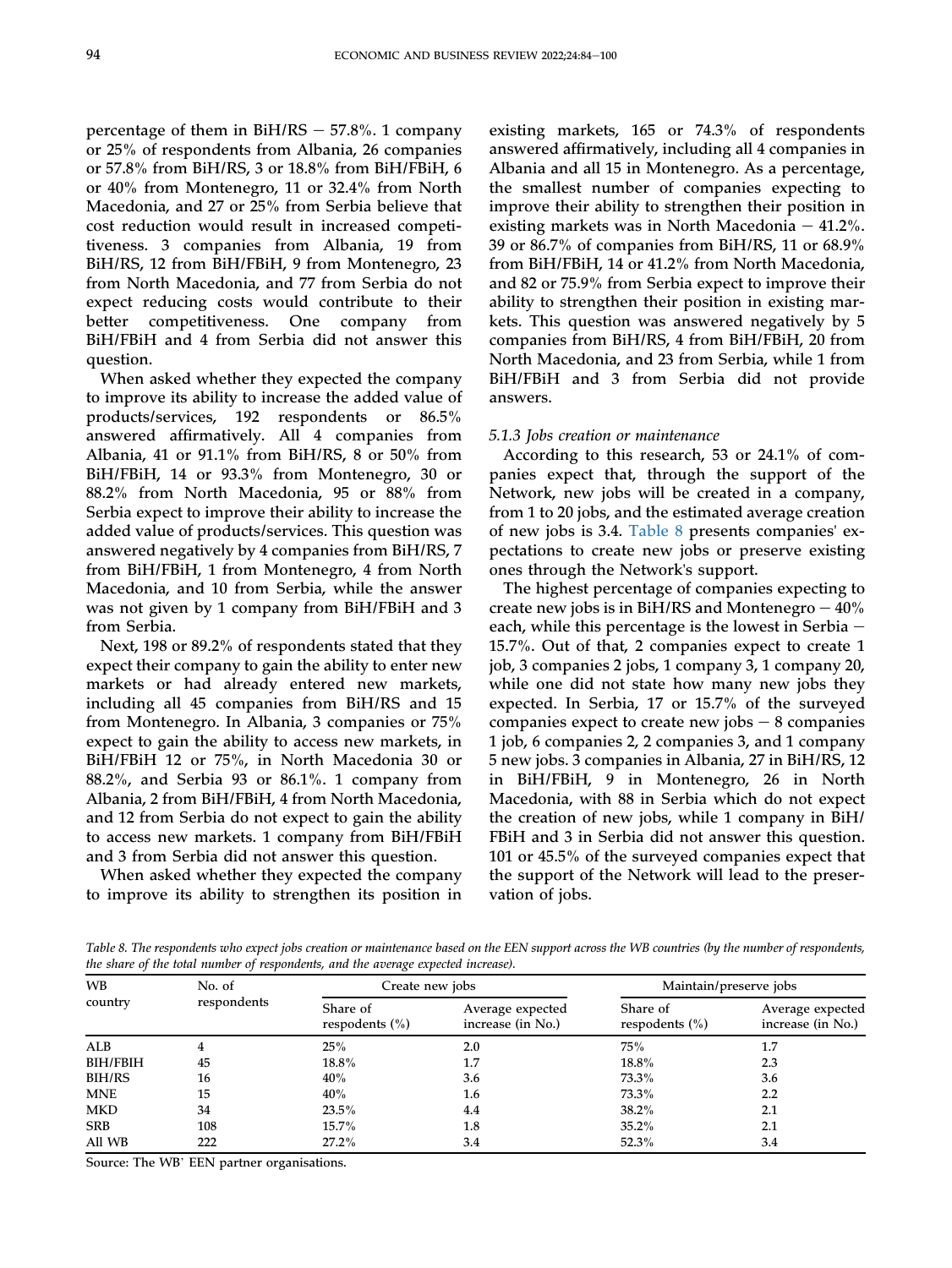In percentage terms, job preservation is most expected by companies in Albania  $-75%$  of respondents, and the least in BiH/FBiH  $-$  18.8%. In Albania, 3 or 75% of companies expect preservation of jobs, 2 companies 1 and 1 company 3 jobs. In BiH/RS, 33 or 73.3% of companies expect to preserve jobs. In 9 companies they expect to save 1 job thanks to the support of the Network, in 6 companies 2, in 3 companies 3, in 1 company 4, in 5 companies 5, in 1 company 7, in 1 company 10 and 1 company 15 jobs, while in 6 companies they did not state how many jobs they expected to be saved. In BiH/FBiH 3 or 18.8% of companies expect to preserve jobs. Thanks to the support of the Network, they expect to save 1 job in 2 companies, and 5 jobs in 1 company. In Montenegro, 11 or 73.3% of companies expect to preserve jobs. In 5 companies, they expect that thanks to the Network's support, they will save 1 job, in 4 companies 2, in 1 company 3 and 1 company 5 jobs. In North Macedonia, 13 or 38.2% of companies expect jobs to be preserved. In 3 companies they expect to save 1 job thanks to the support of the Network, in 2 companies 2, in 1 company 3 and 1 company 4, while in 6 companies they did not state how many jobs they expected to be saved. In Serbia, 38 or 35.2% of companies expect jobs to be preserved. In 14 companies they expect to save 1 job thanks to the support of the Network, in 12 companies 2, in 4 companies 3, in 1 company 4, in 1 company 6, in 2 companies 10 jobs, while in 4 companies they did not state the expected number of saved jobs. 1 company in Albania, 12 in BiH/RS, 12 in BiH/FBiH, 4 in Montenegro, 21 in North Macedonia, and 67 in Serbia believe that the Network's support will not lead to the preservation of jobs. This question was not answered by 1 company in BiH/FBiH and 3 in Serbia.

#### 5.1.4 Quality improvement

When asked about quality improvement, 173 or 77.9% of respondents expect that the Network's support has a positive impact on the company in terms of improving the quality of products and services. [Table 9](#page-12-0) presents the quality improvement expected among the companies through the Network's support.

As a percentage, the highest number of companies expecting a positive impact is from Montenegro  $-$  93.3%. The positive impact is expected by 3 companies or 75% from Albania, 38 or 84.4% from BiH/RS, 13 or 81.3% from BiH/FBiH, 14 or 93.3% from Montenegro, 16 or 47.2% from North Macedonia, and 89 or 82.4% from Serbia. 1 company from Albania, 7 from BiH/RS, 3 from BiH/FBiH, 1 from Montenegro, 18 from North Macedonia, and 17 from Serbia expect that there will be no positive impact in terms of improving the quality of products and services. 200 or 90.1% of respondents expected that the Network's support will have a positive impact on a company in terms of customer and business partner satisfaction. All 4 surveyed companies in Albania and all 15 in Montenegro expect a positive impact, in BiH/RS this opinion is shared by 42 or 93.3% of companies, in BiH/FBiH by 13 or 81.3%, in North Macedonia 24 or 70.6%, and in Serbia 102 or 94.4% of companies. 3 companies from BiH/RS, 2 from BiH/FBiH, 10 from North Macedonia, and 4 from Serbia answered this question negatively. One company from BiH/FBiH and 2 from Serbia did not answer the question.

When asked whether they expect the Network's support to impact the company in terms of environmental protection positively, improvement of working conditions and improvement of health and safety standards, 88 or 39.6% of respondents working conditions and improvement of neather<br>and safety standards, 88 or 39.6% of respondents<br>answered 'yes'. In percentage, most companies expecting a positive impact are from Albania  $-75%$ . 3 companies or 75% from Albania, 15 or 33.3% from BiH/RS, 7 or 43.8% from BiH/FBiH, 7 or 46.7% from Montenegro, 6 or 17.6% from North Macedonia, 50 or 46.3% from Serbia expect a positive impact. 1 company from Albania, 30 from BiH/RS, 8 from

<span id="page-12-0"></span>Table 9. The respondents who expect quality improvement based on the EEN support across the WB countries (by the number of respondents and the share of the total number of respondents.).

| <b>WB</b><br>country | No. of<br>respondents | Increased quality of<br>products/services | Increased customer and<br>business partner satisfaction | Improved environmental protection, working<br>conditions, health and safety standards |
|----------------------|-----------------------|-------------------------------------------|---------------------------------------------------------|---------------------------------------------------------------------------------------|
|                      |                       | Share of respodents $(\% )$               | Share of respodents $(\% )$                             | Share of respodents $(\% )$                                                           |
| ALB                  |                       | 75%                                       | $100\%$                                                 | 75%                                                                                   |
| <b>BIH/FBIH</b>      | 45                    | $81.3\%$                                  | 81.3%                                                   | 43.8%                                                                                 |
| BIH/RS               | 16                    | $84.4\%$                                  | $93.3\%$                                                | $33.3\%$                                                                              |
| <b>MNE</b>           | 15                    | $93.3\%$                                  | $100\%$                                                 | $46.7\%$                                                                              |
| <b>MKD</b>           | 34                    | $47.2\%$                                  | 70.6%                                                   | $17.6\%$                                                                              |
| <b>SRB</b>           | 108                   | 82.4%                                     | 94.4%                                                   | $46.3\%$                                                                              |
| All WB               | 222                   | $76.5\%$                                  | $91.7\%$                                                | 43.8%                                                                                 |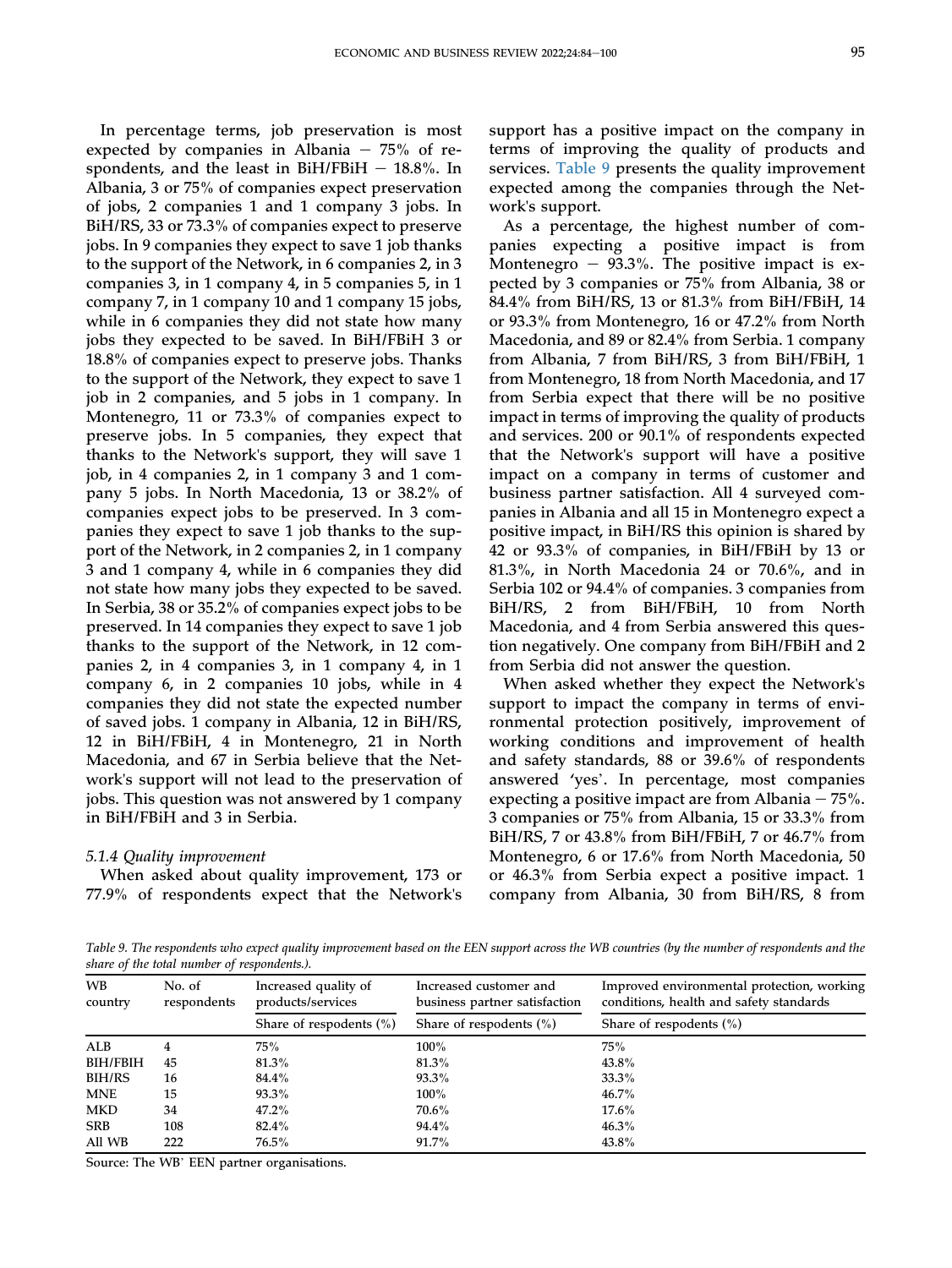BiH/FBiH, 8 from Montenegro, 28 from North Macedonia, and Serbia answered 'no' to this question. The answer was not provided by 1 company from BiH/FBiH and 2 from Serbia.

# 5.1.5 Innovations

When asked about innovations, 98 or 44.1% of companies expect that the Network's support will enable a company to improve its competitiveness or sustainability by accepting innovations, innovative technologies or processes. [Table 10](#page-13-0) presents expectations of companies to enhance their innovation capacities through the Network's support.

This number includes 1 or 25% of Albanian companies, 26 or 57.8% from BiH/RS, 8 or 53.3% from BiH/FBiH, 5 or 33.4% from Montenegro, 19 from North Macedonia, and 39 or 36.1% from Irom Birt/FBIH, 3 or 33.4% from Montenegro, 19<br>from North Macedonia, and 39 or 36.1% from<br>Serbia. This question was answered with 'no' by 3 companies from Albania, 19 from BiH/RS, 7 from BiH/FBiH, 10 from Montenegro, 15 from North Macedonia, and 66 from Serbia, and the answer was not provided by 1 company from FBiH and 3 from Serbia. 117 or 52.7% of companies expect that the Network's support will enable a company to improve its competitiveness or sustainability through the introduction of new business strategies. 3 or 75% of companies from Albania, 32 or 71.1% from BiH/RS, 9 or 56.2% from BiH/FBiH, 6 or 40% from Montenegro, 19 or 55.9% from North Macedonia, and 48 or 44.4% from Serbia expect to improve competitiveness. 1 company from Albania, 13 from BiH/RS, 7 from BiH/FBiH, 9 from Montenegro, 15 from North Macedonia, and 57 from Serbia do not expect that the support of the Network will enable a company to improve its competitiveness or sustainability through acceptance of innovations, innovative technologies or processes. Three companies from Serbia did not answer this question.

Finally, the overall questionnaire results on the EEN services' expected impact show that companies

across the WB countries had very high expectations from the EEN services in  $2010-2018$ . The highest expectations are in the field of access to market, where 93% of respondents expect to improve their market position, 92% expect to increase customer and business partner satisfaction, 87% to enter new markets, and 85% of respondents expect to increase the added value. 79% of respondents expect to strengthen their position in the existing markets, 76% to increase the quality of products or services, 67% to increase turnover, and 62% to increase market share based on the EEN support. 57% of respondents expect to improve innovation strategy or innovation capacities, 52% to maintain or preserve jobs, 44% to improve environmental protection, working conditions, health and safety standards. The same percentage of companies expect to enhance innovation or an innovative technology/process. The companies' lowest expectations are in the field of generating competitiveness with the EEN support (33%), creating new jobs (27%), and 14% of respondents expect to reduce production costs with the support of EEN.

# 5.2 Results of the questionnaire about the actual impact of the EEN services

Results of the research on the impact of EEN on the companies' performance show that the companies' expectations have been met. The research covered 10 companies from BiH/RS and 2 from Serbia. All interviewed companies answered positively to the question of whether they improved a company's position on the market through the support of the Network. In all companies, they stated that they had achieved a higher market share through the support of the Network, on average by 2.8%. On average, BiH/RS's companies increased their market share by  $2.8\%$  – 1 company by 1%, 3 by  $2\%$ , 4 by  $3\%$ , 1 by  $4\%$ , and 1 by  $5\%$ . On average, companies in Serbia increased their market share by

<span id="page-13-0"></span>Table 10. The respondents who expect enhancement of the innovation capacities based on the EEN support across the WB countries (by the number of respondents and the share of the total number of respondents).

| <b>WB</b><br>country | No. of<br>respondents | Embracement of innovation or<br>an innovative technology/process | Improvement of innovation<br>strategy or innovation capacities |
|----------------------|-----------------------|------------------------------------------------------------------|----------------------------------------------------------------|
|                      |                       | Share of respodents $(\% )$                                      | Share of respodents $(\% )$                                    |
| ALB                  | 4                     | 25%                                                              | 75%                                                            |
| <b>BIH/FBIH</b>      | 45                    | $53.3\%$                                                         | $56.2\%$                                                       |
| BIH/RS               | 16                    | 57.8%                                                            | 71.1%                                                          |
| <b>MNE</b>           | 15                    | $33.4\%$                                                         | 40%                                                            |
| <b>MKD</b>           | 34                    | 55.9%                                                            | 55.9%                                                          |
| <b>SRB</b>           | 108                   | $36.1\%$                                                         | 44.4%                                                          |
| All WB               | 222                   | $43.6\%$                                                         | 57.1%                                                          |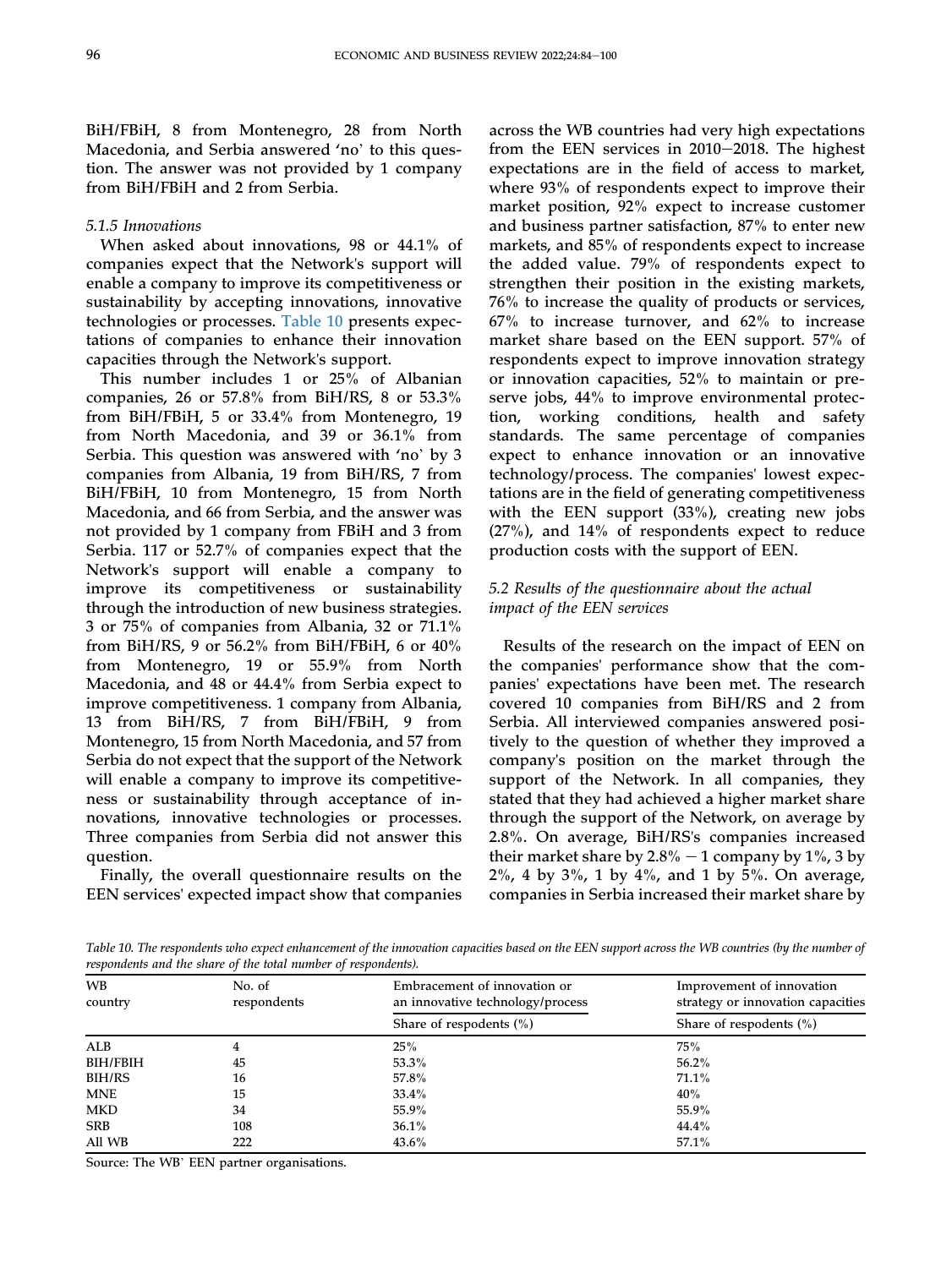$3\% - 1$  company by 1% and 1 by 5%. Through the support of the Network, all companies increased their turnover by an average of 3.3%. Companies in BiH/RS on average increased turnover by  $3\% - 1$ company by 1%, 3 by 2%, 4 by 3%, 1 by 4% and 1 by 5%. On average, companies in Serbia increased their turnover by  $5\% - 1$  company by  $4\%$  and 1 by 6%. In none of the surveyed companies, through the Network's support, there was a reduction in production costs (material costs, energy costs, labour costs). Reducing costs has contributed to the greater competitiveness of 6 or 50% of companies. In BiH/RS, cost reductions contributed to the greater competitiveness of 5 or 50% of companies and Serbia of 1 or 50% of companies. This question was answered negatively by 5 companies from BiH/RS and 1 from Serbia. The ability to increase the added value of products/services has been improved by 9 or 75% of companies. This question was answered positively by 8 or 80% of companies from BiH/RS and 1 or 50% from Serbia. 2 companies from BiH/RS and 1 from Serbia stated that they had not improved their ability to increase the added value of products/ services.

In the end, 9 or 75% of companies directly answered that they were satisfied with the EEN local partner organisations, 2 were partly satisfied, and 1 was not so satisfied; 8 or 66.7% of companies were satisfied with the quality of staff who work within the local EEN partner organisations, 3 were partly satisfied, and 1 was not so satisfied, and 7 or 58.3% companies answered that they are familiar with all the services that the EEN provides, while 5 or 41.67% answered that they are familiar with some of the EEN services. As stated by the respondents, there are differences in their satisfaction with EEN. The three reasons are dominant for the declared. (1) There are differences in the institutional commitment to EEN, where some EEN local partner institutions are more dedicated to the EEN activities and others are less; (2) In some cases, the staff within the local EEN partner organisations is not adequately trained; (3) Many firms are not aware of the opportunities that the EEN provides or even they are not ready for the international cooperation (e.g. they do not have a product for the international market or they do not have capacities for the international collaboration).

# 6 Conclusion

The WB SMEs are lagging behind the EU-28 counterparts in their export activities. In 2014, the average export as a percentage of GDP in EU-28 was considerably higher (67.9% compared to 38.7% in the WB countries). In 2017, export activities were increased and WB countries were not lagging so much. The positive influence of EEN on the local business support organisations and local businesses is identified as a contributing factor to that improvement.

Analysed results of the EEN activities in WB show that EEN had a positive impact on the firms' performance and international activities. Based on the EEN partners' activities in WB, 67% of supported firms increased their turnover, 62% increased their market share, and the EEN services positively impacted the jobs in 52% of examined firms. The survey results about the expected and actual impact of EEN services proved a positive impact of the Network on the five indicators: market improvement, cost savings, job creation or maintenance, quality improvement, and innovation.

There are differences between the SMEs' satisfaction with the local EEN partner organisations and its staff. To improve the work of the local EEN partner organisations operating in WB, local authorities need to pay more attention to the EEN's work and make its services more accessible to SMEs. Moreover, EEN partner organisations should put more effort into increasing the skills of their employees. All the mentioned activities lead to more quality support in the internationalisation of SMEs. As a result of the recommendations' implementation, the EEN might significantly impact the decrease of the gap between export activities of SMEs in the EU-28 and the WB SMEs.

#### Funding statement

The article is created within the postdoctoral research, the programme group P6-0372, and is supported by the Slovenian Research Agency  $(ARRS) - No. 5442-1/2018/89.$ 

#### References

- <span id="page-14-1"></span>Agrawal, N., & Smith, S. (2015). Retail supply chain management: Quantitative models and empirical studies. Springer. [https://](https://doi.org/10.1007/978-1-4899-7562-1) [doi.org/10.1007/978-1-4899-7562-1](https://doi.org/10.1007/978-1-4899-7562-1)
- <span id="page-14-3"></span>Cheptea, A., Emlinger, C., & Latouche, K. (2019). Exporting firms and retail internationalisation: Evidence from France. Journal of Economics and Management Strategy, 28(3), 561-582. [https://](https://doi.org/10.1111/jems.12294) [doi.org/10.1111/jems.12294](https://doi.org/10.1111/jems.12294)
- <span id="page-14-2"></span>Chu, A. C., Fan, H., Shen, G., & Zhang, X. (2018). Effects of international trade and intellectual property rights on innovation in China. Journal of Macroeconomics,  $57(C)$ , 110-121. <https://doi.org/10.1016/j.jmacro.2018.05.003>
- <span id="page-14-0"></span>Cudić, B., Ateljević, J., & Gligorić, D. (2017, May 26-27). Uloga Еvrоpskе mrеzе prеduzеtnistvа u jаcаnju inоvаtivnih kаpаcitеtа i internacionalizaciji poslovanja preduzeća [Conference session].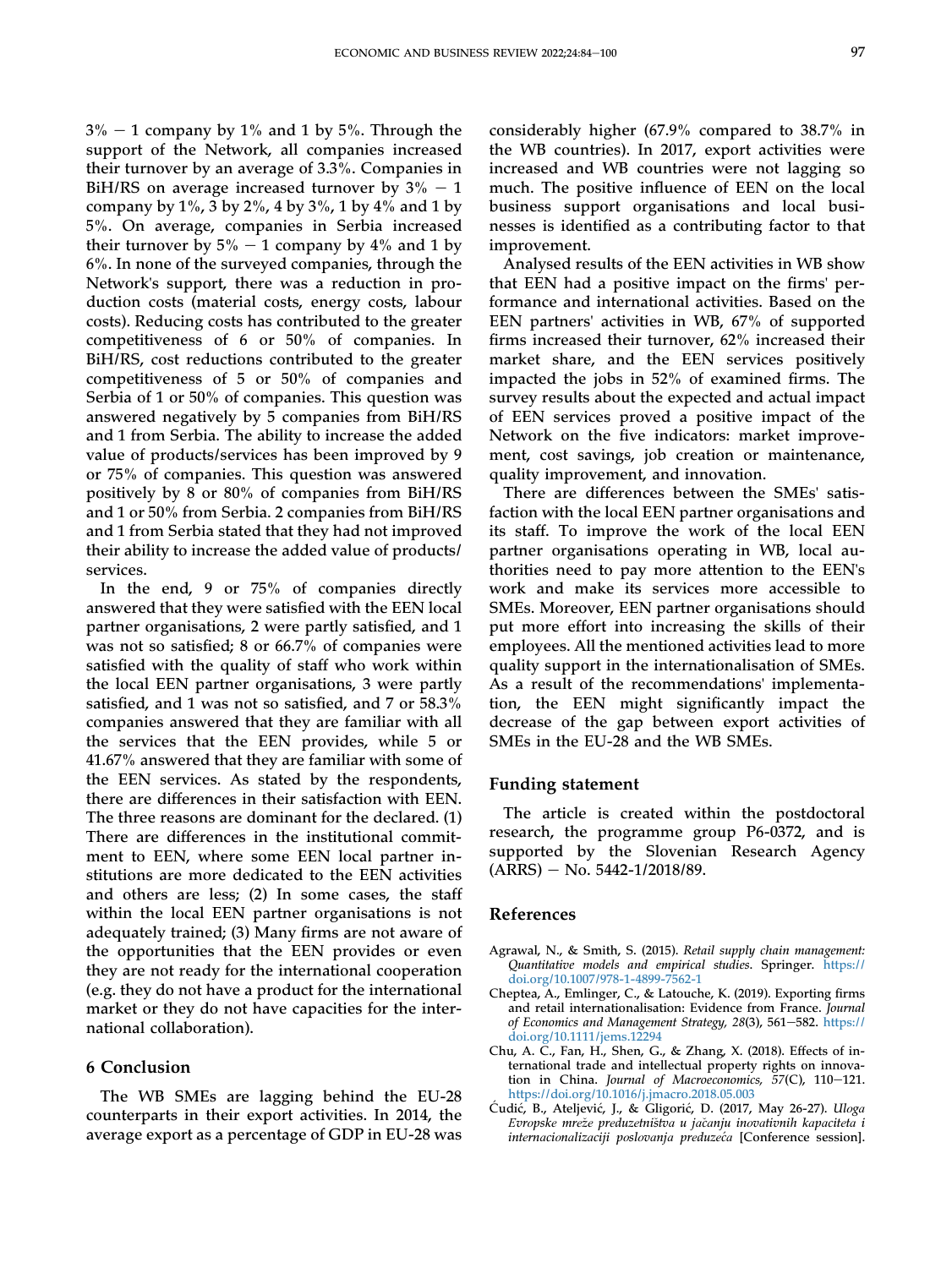Banja Luka, BIH. [https://ef.unibl.org/naucno-istrazivacki-rad/](https://ef.unibl.org/naucno-istrazivacki-rad/konferencije?page=1) [konferencije?page](https://ef.unibl.org/naucno-istrazivacki-rad/konferencije?page=1)=[1](https://ef.unibl.org/naucno-istrazivacki-rad/konferencije?page=1)

- <span id="page-15-5"></span>Dominguez, N. (2013). Accompaniment structures and SMEs' internationalisation process in emerging countries. In Conference: The European international business academy. Centre de Recherche Magellan.
- <span id="page-15-29"></span>Dominguez, N., & Mayrhofer, U. (2018). Key success factors of SME internationalization: A cross-country perspective. Emerald Publishing Limited. <https://doi.org/10.1108/S1876-066X201834>
- <span id="page-15-6"></span>EASME  $-$  Executive Agency for Small and Medium-sized Enterprises. (2019). Enterprise Europe network 2017-18 final activity report. European Commission.
- <span id="page-15-9"></span> $EC - European Commission.$  (2019). Annual Report on European SMEs 2018/2019. Directorate-general for internal market, industry, entrepreneurship and SMEs; directorate H: COSME programme; unit H1: COSME programme, SME envoys and relations with EASME by the consortium composed of: PwC Luxembourg, DIW econ and LE Europe. European Commission.
- <span id="page-15-7"></span>Egger, P., Erhardt, K., & Lassmann, A. (2019). Immigration and firms' integration in international production networks. European Economic Review,  $111(C)$ ,  $1-34$ . [https://doi.org/10.1016/](https://doi.org/10.1016/j.euroecorev.2018.08.009) [j.euroecorev.2018.08.009](https://doi.org/10.1016/j.euroecorev.2018.08.009)
- <span id="page-15-16"></span>Etemad, H. (2013). The process of internationalisation in emerging SMEs and emerging economies. Edward Elgar Publishing. <https://doi.org/10.4337/9781781003190>
- <span id="page-15-3"></span>Gashi, P., Hashi, I., & Pugh, G. (2014). Export behaviour of SMEs in transition countries. Small Business Economics, 42(2), 407-435. https://doi.org/10.1007/s11187-013-9487-
- <span id="page-15-13"></span>Gereffi, G. (2014). Global value chains in a post-Washington Consensus world. Review of International Political Economy, 21(1), 9-37. <https://doi.org/10.1080/09692290.2012.756414>
- <span id="page-15-14"></span>Gereffi, G. (2018). Global value chains and development: Redefining the contours of 21st century capitalism. Cambridge University Press. <https://doi.org/10.1017/9781108559423>
- <span id="page-15-32"></span>Guest, G., Bunce, A., & Johnson, L. (2016). How many interviews are enough? An experiment with data saturation and variability. Field Methods, 29(1), 59-82. [https://doi.org/10.1177/](https://doi.org/10.1177/1525822X16639015) [1525822X16639015](https://doi.org/10.1177/1525822X16639015)
- <span id="page-15-20"></span>Helpman, E., Melitz, M. J., & Yeaple, S. R. (2004). Export versus FDI with heterogeneous firms. American Economic Review, 94(1), 300-316. <https://doi.org/10.1257/000282804322970814>
- <span id="page-15-8"></span>Ivanova, Y., & Kolarov, K. (2020). External determinants of SMEs' internationalisation and performance in a challenging international environment. Economy and Business Journal, 14(1),  $130 - 143.$
- <span id="page-15-0"></span>Johanson, J., & Vahlne, J.-E. (1977). The internationalization process of the firm-a model of knowledge development and increasing foreign market commitments. Journal of International Business Studies,  $8(1)$ , 23-32. [https://doi.org/10.1057/](https://doi.org/10.1057/palgrave.jibs.8490676) [palgrave.jibs.8490676](https://doi.org/10.1057/palgrave.jibs.8490676)
- <span id="page-15-25"></span>Kleibrink, A., Radovanovic, N., Kroll, H., Horvat, D., Kutlaca, D., & Zivkovic, L. (2018). The potential of ICT in Serbia: An emerging industry in the European context. JRC114209. Publication Office of the European Union. <https://doi.org/10.2760/994464>
- <span id="page-15-23"></span>Kumar, V., Singh, D., Purkayastha, A., Popli, M., & Gaur, A. (2019). Springboard internationalisation by emerging market firms: Speed of first cross-border acquisition. Journal of International Business Studies, 51(2), 172-193. [https://doi.org/](https://doi.org/10.1057/s41267-019-00266-0) [10.1057/s41267-019-00266-0](https://doi.org/10.1057/s41267-019-00266-0)
- <span id="page-15-17"></span>Lumpkin, G. T., & Lichtenstein, B. B. (2005). The role of organisational learning in the opportunity-recognition process.

Entrepreneurship: Theory and Practice, 30, 451-472. [https://](https://doi.org/10.1111/j.1540-6520.2005.00093.x) [doi.org/10.1111/j.1540-6520.2005.00093.x](https://doi.org/10.1111/j.1540-6520.2005.00093.x)

- <span id="page-15-21"></span>Mainela, T., Puhakka, V., & Sipola, S. (2018). International entrepreneurship beyond individuals and firms: On the systemic nature of international opportunities. Journal of Business Venturing, 33(4), 534–550. [https://doi.org/10.1016/j.jbusvent.](https://doi.org/10.1016/j.jbusvent.2018.04.002) [2018.04.002](https://doi.org/10.1016/j.jbusvent.2018.04.002)
- <span id="page-15-30"></span>Marinova, S., Nummela, N., & Larimo, J. (2017). Value creation in the internationalisation of SMEs. Palgrave Macmillan. [https://](https://doi.org/10.1007/978-3-319-39369-8_3) [doi.org/10.1007/978-3-319-39369-8\\_3](https://doi.org/10.1007/978-3-319-39369-8_3)
- <span id="page-15-18"></span>Mathews, J. A., & Zander, I. (2007). The international entrepreneurial dynamics of accelerated internationalisation. Journal of International Business Studies, 38(3), 387-403. [https://doi.org/](https://doi.org/10.1057/palgrave.jibs.8400271) [10.1057/palgrave.jibs.8400271](https://doi.org/10.1057/palgrave.jibs.8400271)
- <span id="page-15-28"></span>Minetti, R., Murro, P., Rotondi, Z., & Chun Zhu, S. (2016). Financial constraints, firms' supply chains and internationalisation. Journal of the European Economic Association.
- <span id="page-15-19"></span>Minniti, M., & Bygrave, W. (2001). A dynamic model of entrepreneurial learning. Entrepreneurship: Theory and Practice, 25(3), 5-16. <https://doi.org/10.1177/104225870102500301>
- <span id="page-15-4"></span>OECD - Organisation for Economic Co-operation and Development. (2019). SME and entrepreneurship outlook 2019. OECD Publishing. <https://doi.org/10.1787/34907e9c-en>
- <span id="page-15-12"></span>Oviatt, B. M., & McDougall, P. P. (2005). Defining international entrepreneurship and modelling the speed of internationalisation. Entrepreneurship: Theory and Practice, 29(5), 537-553. <https://doi.org/10.1111/j.1540-6520.2005.00097.x>
- <span id="page-15-22"></span>Rahko, J. (2016). Internationalisation of corporate R&D activities and innovation performance. Industrial and Corporate Change, 25(6), 1019-1038. <https://doi.org/10.1093/icc/dtw012>
- <span id="page-15-10"></span>Ramadan, M. (2015). Internationalisation process of innovative SMEs in Lebanon: An analysis with a conceptual model. Information Resources Management Association. [https://doi.org/10.4018/](https://doi.org/10.4018/978-1-4666-9814-7.ch016) [978-1-4666-9814-7.ch016](https://doi.org/10.4018/978-1-4666-9814-7.ch016)
- <span id="page-15-1"></span>Ribau, C., Moreira, A., & Raposo, M. (2016). SME internationalisation research: Mapping state of the art. Canadian Journal of Administrative Sciences, 35(2), 280-303. [https://doi.org/10.1002/](https://doi.org/10.1002/cjas.1419) [cjas.1419](https://doi.org/10.1002/cjas.1419)
- <span id="page-15-24"></span>Savićević, M., & Kostić, M. (2020). The impact analysis of foreign direct investment on export: The case of the Western Balkan countries. Economic Themes, 58(2), 171-186. [https://doi.org/](https://doi.org/10.2478/ethemes-2020-0010) [10.2478/ethemes-2020-0010](https://doi.org/10.2478/ethemes-2020-0010)
- <span id="page-15-31"></span>Solopova, Y. (2019). Accelerated internationalisation of a SME in the EU: Business case studies. AV Akademikerverlag.
- <span id="page-15-27"></span>Stipetic, V. (2005). Izvoz kao strategija razvoja i vanjska trgovina mecu zemljama nasljednicama bivše Jugoslavije. Economics,  $12(3)$ , 571-578.
- <span id="page-15-2"></span>Susman, G. I. (2007). Small and medium-sized enterprises and the global economy. Edward Elgar Publishing.
- <span id="page-15-11"></span>Vahlne, J. (2020). Development of the Uppsala model of internationalisation process: From internationalisation to evolution. Global Strategy Journal, 33(4), 239-250. [https://doi.org/](https://doi.org/10.1002/gsj.1375) [10.1002/gsj.1375](https://doi.org/10.1002/gsj.1375)
- <span id="page-15-26"></span>Wąsowska, A. (2016). Perception of export barriers at different stages of the internatonalizaton process - evidence from European SMEs. Journal of Entrepreneurship, Management and Innovation, 12(4), 29-49. <https://doi.org/10.7341/20161242>
- <span id="page-15-15"></span>World Bank. (2020). World development report 2020: Trading for development in the age of global value chains. The World Bank. <https://doi.org/10.1596/978-1-4648-1457-0>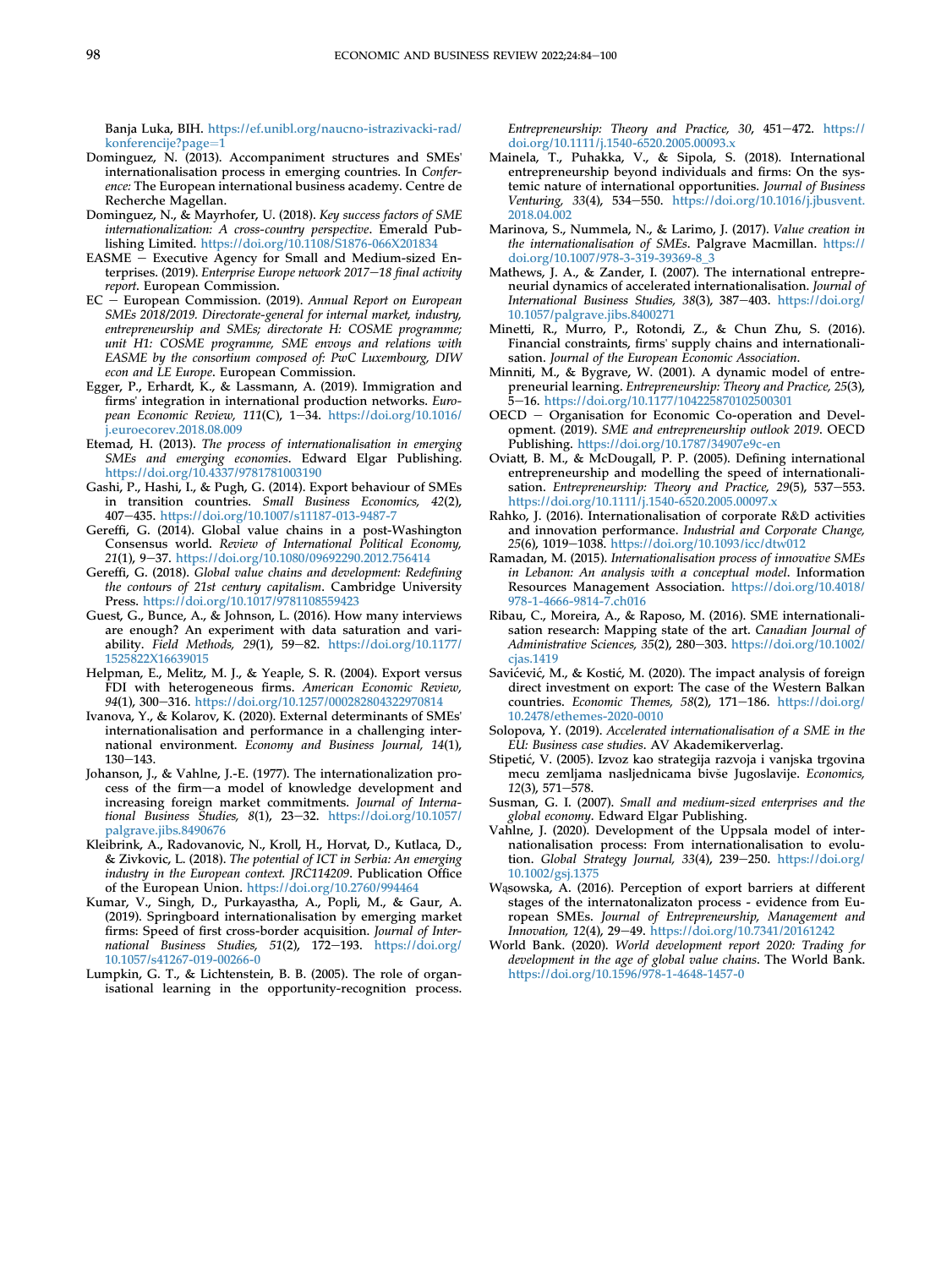# Appendix

Case study 1: An example of received EOI: The UK distributor requests timber garden furniture products manufacturers (garden furniture, decking, sheds, fencing, arches, etc.) in BiH, Serbia, and Macedonia.

EOI sent by UK partner organisations:

Description: Established 15 years ago and employing around 200 staff, the UK company has a strong history of growth with a continuing rise in demand for its products. The company distributes timber garden furniture to over 500 garden centres and builders' merchants UK wide and 30 online retailers, and it has sales revenues of  $E12.5M$ . The client will also consider diversified products combining metal with timber such as (metal legs with timber tabletop) as part of their new product strategy. In this phase, the company uses a single country (Poland) as its supplier source and would like to expand the number of suppliers and countries of the original.

Currently, 85% of goods are imported from 5 different Polish suppliers, via traditional road and from the company and so will need to demonstrate both good quality-assurance control of received drawing versions and procedures to manage the company's IP (drawing/design files) securely to prevent misuse.

Any potential partner would be working with an established major company with access to traditional major multiple customers and a well-developed online presence, giving good visibility for any products sold through their sales channels.

Type and Role of Partner Sought: The company seeks supplier agreements and/or manufacturer agreements for the UK market with potential for mutual growth as the product segments and product categories are consolidated and supported with increasing trading volumes. The company anticipates that suitable and interested potential partners may be based in BiH, Serbia, and Macedonia.

Business Partners Sought: manufacturers of softwood garden furniture and associated products. The company can either arrange to collect manufactured products from a partner's factory gate (ex-works) or accept products brought to the customer's premises (delivered).



Fig. A1. The EOI flow within the EEN. Source: Authors' illustration.

ship logistics. The products should be softwood (pine or larch). The majority need to be pressure treated for durability and prevention of rot. The company will provide design and either arrange uplift of product from the partner's factory gates or accept delivery to the UK depending on the agreement.

Technical Specification or Expertise Sought: The business is looking for reliable high standards of finish to supplied items. The products should be softwood (pine or larch). The majority need to be pressure treated for durability and prevention of rot. Also, partners who receive designs for manufacture

After the local EEN partner from BiH received the EOI, it disseminated the EOI to BiH firms from the wood sector. Four firms positively answered to the EOI and expressed their interest in the cooperation. After that, the EEN partner from BiH sent detailed profiles of interested firms to the UK EEN partner to pass it to the UK firm. In the end, the UK firm chose to negotiate cooperation only with one BiH firm.

Case study 2: Interview with the CEO and cofounder of the WB IT firm supported by the EEN Consortium from the Republic of Srpska (BiH).